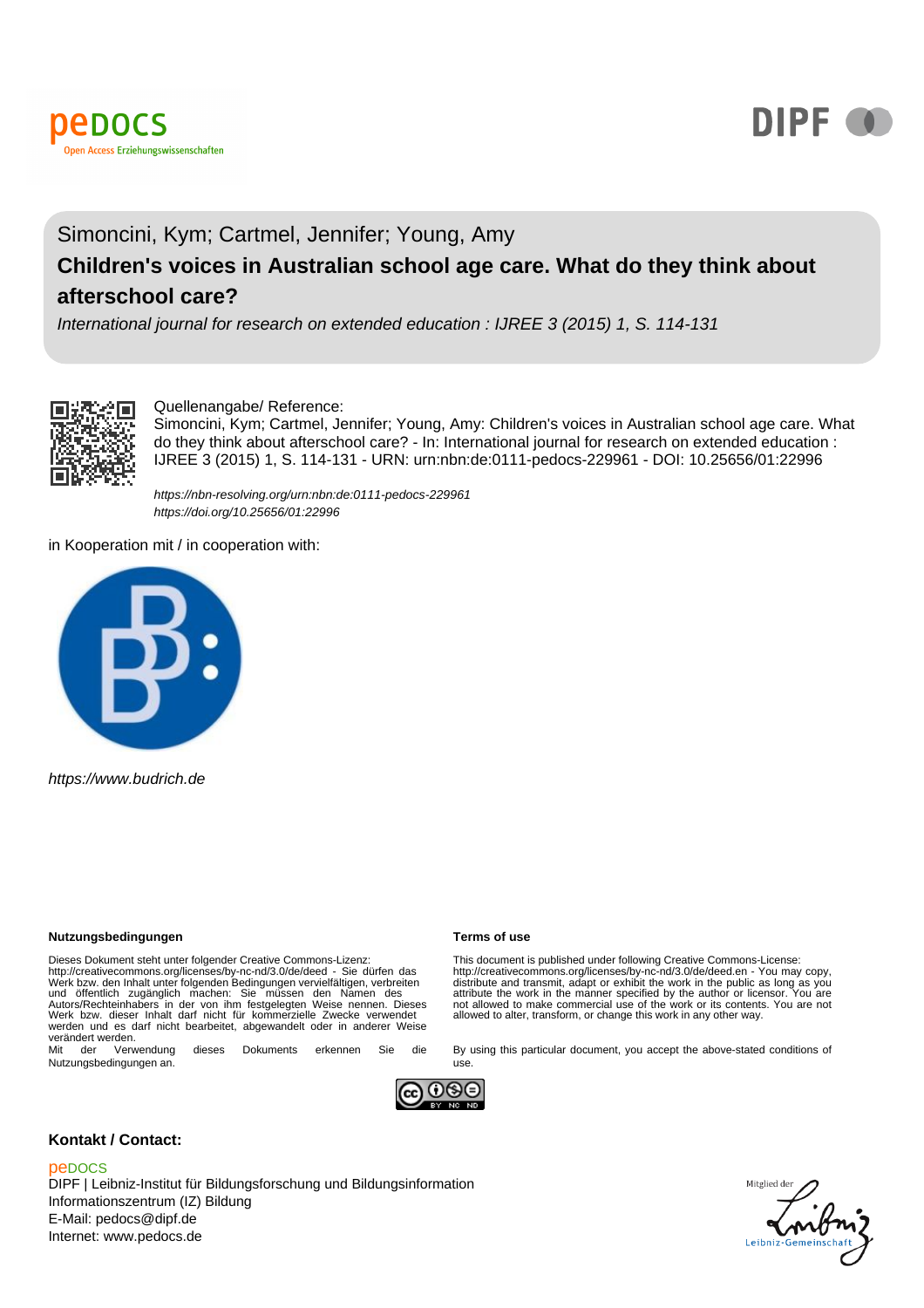## **IJREE**

# **International** lournal **or lesearch** Extended Education

ISSN 2196-3673 ISBN 978-3-8474-0737-9 Barbara Budrich Publishers

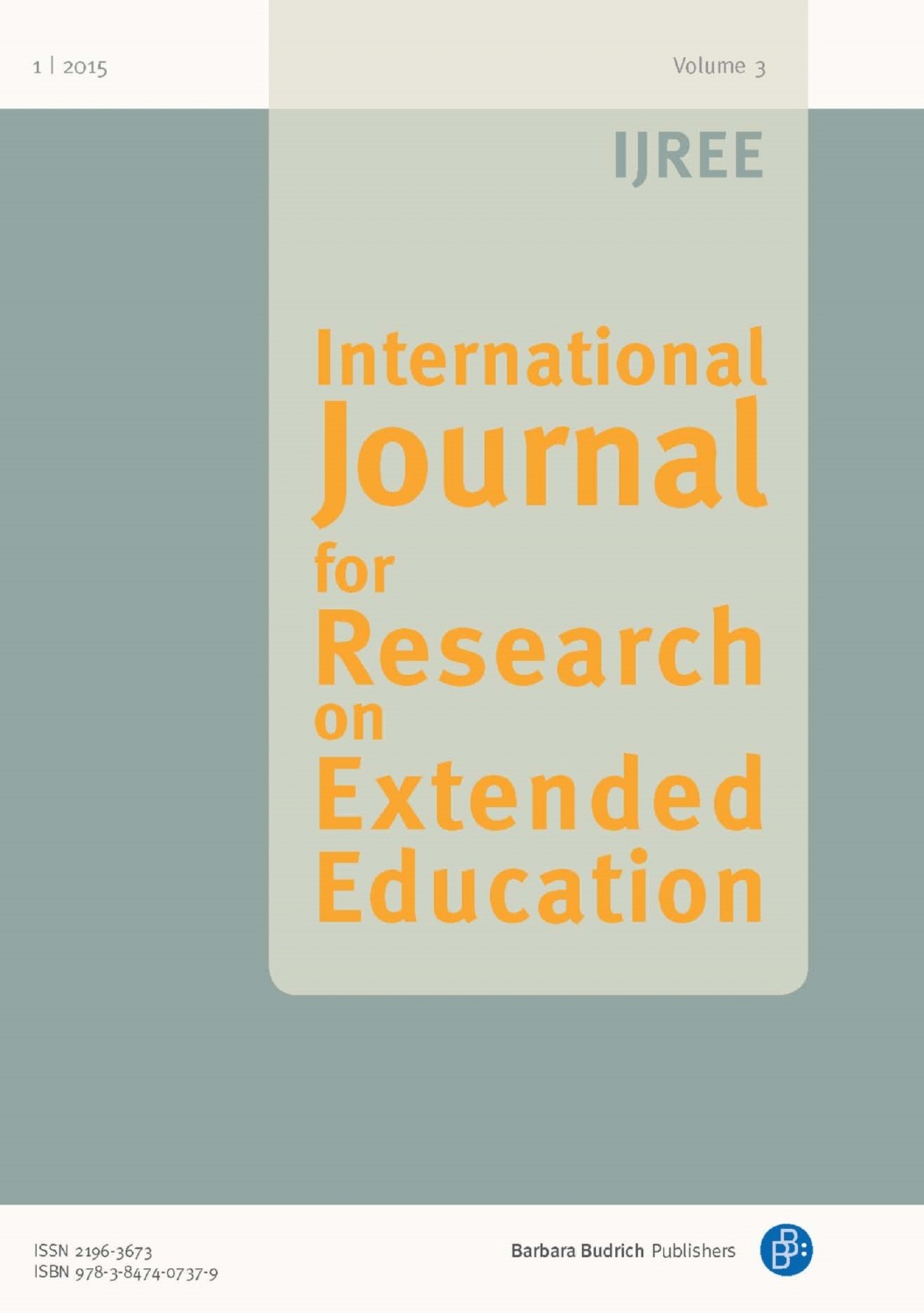### **Content**

|                                                                                                                                                                                            | 3   |
|--------------------------------------------------------------------------------------------------------------------------------------------------------------------------------------------|-----|
| <b>FREE CONTRIBUTIONS</b>                                                                                                                                                                  |     |
| Lena Boström, Assar Hörnell & Marie Frykland<br>Learning Environments at Leisure-Time Centres in Sweden:                                                                                   | 5   |
| Jesica Siham Fernández, Angela Nguyen & Regina Day Langhout<br>"It's a puzzle!" Elementary School-Aged Youth Concept-Mapping                                                               | 24  |
| Lars Holm<br>Researching Extended Schooling Ethnographically –                                                                                                                             | 39  |
| Fuyuko Kanefuji<br>Evaluation of School-Based After-School Programs in Japan:<br>Their Impact on Children's Everyday Activities and Their Social                                           | 52  |
| Joshua F. Lawrence, Briana M. Hinga, Joseph L. Mahoney &<br>Deborah Lowe Vandell<br>Summer Activities and Vocabulary Development:                                                          | 71  |
| Lisa H. Schwartz, Daniela DiGiacomo & Kris D. Gutiérrez<br>Designing "Contexts for Tinkerability" With Undergraduates and<br>Children Within the El Pueblo Mágico Social Design Experiment | 94  |
| Kym Simoncini, Jennifer Cartmel & Amy Young<br>Children's Voices in Australian School Age Care:                                                                                            | 114 |
| <b>AUTHOR INFORMATION</b>                                                                                                                                                                  |     |
|                                                                                                                                                                                            | 133 |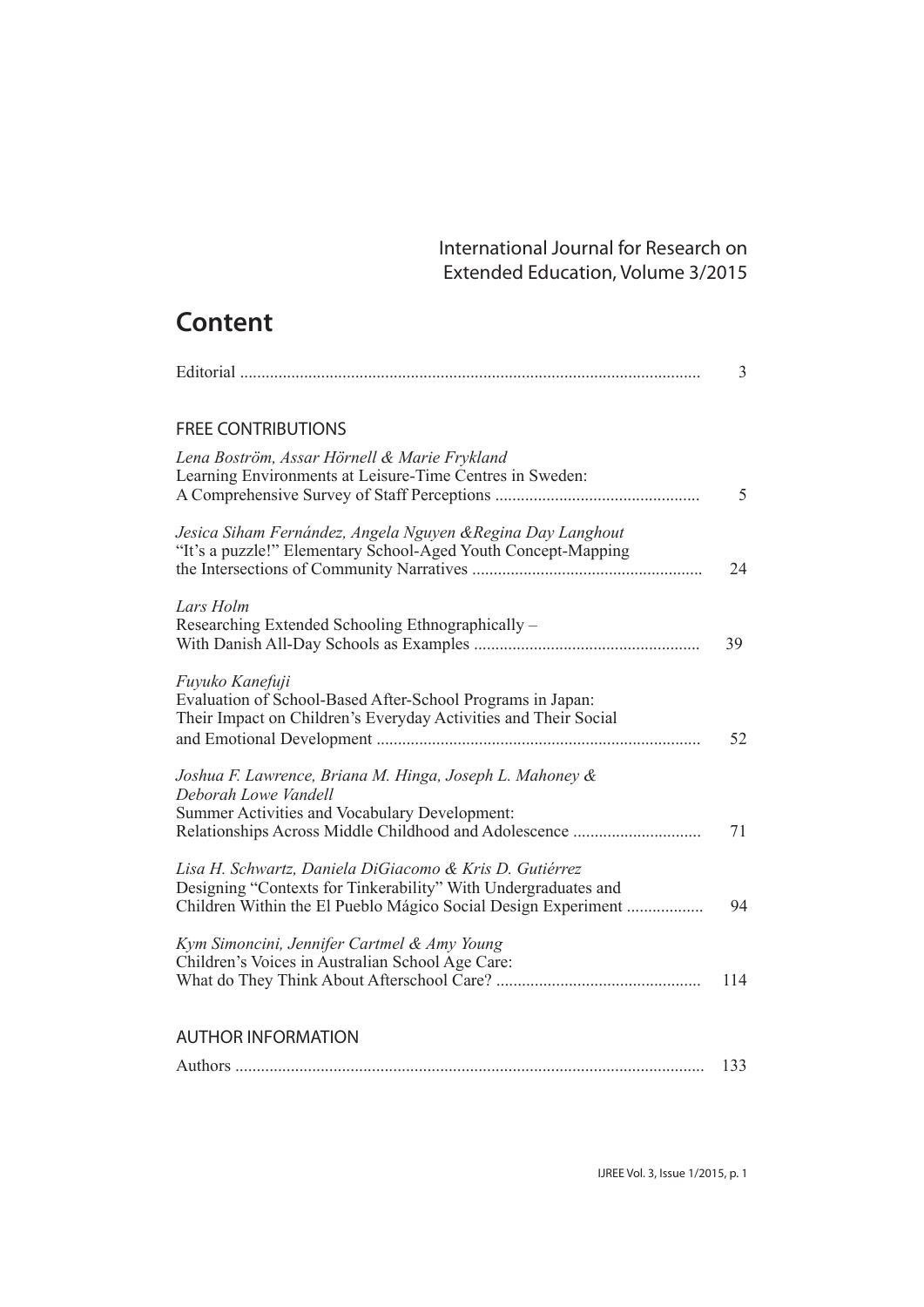#### **Children's Voices in Australian School Age Care: What do They Think About Afterschool Care?**

#### *Kym Simoncini, Jennifer Cartmel, and Amy Young*

**Abstract:** Participation in after school care in Australia has more than doubled since the 1980s with hundreds of thousands of children attending every day. Historically this form of care has been regarded as a service for parents rather than an opportunity for children. There is a paucity of Australian research for school age care (SAC). This study investigated children's perceptions and experiences of afterschool care. 164 children in Prep/kindergarten to Year 7 across 14 services in Canberra and Logan participated in the research. Five questions were used to survey the children. Their responses supported the notion that SAC settings are important contexts of childhood and development. Afterschool care affords children opportunities to develop skills and competencies, make new friends as well as promoting and protecting play. Areas of health and safety, staffing, relationships with children were revealed as ways afterschool care could improve.

**Keywords:** school age care, afterschool care, out of school hours care, children's voices

#### 1 Introduction

School age care (SAC) is the fastest growing sector of childcare services in Australia and has the greatest proportion of children attending services (DEEWR, 2013). SAC also referred to as outside school hours care includes before school care, afterschool care and vacation care and provides school-aged children (5–12 years) with supervised and planned recreational activities in a safe environment (DEEWR, 2011) while their parents are working or studying. The numbers of children attending SAC services has been steadily climbing since the mid 1990s and show no signs of declining. The number of children using approved outside school hours care in the 2012 September increased by 80,000 from September quarter 2004. The number of families using SAC has increased four-fold during the same time frame (DEEWR, 2013). SAC services are critical to the children and families who use them (Hand  $\&$ Baxter, 2013; Simoncini, Caltabiano & Lasen, 2012; Winefield, Piteo, Kettler, Roberts, Taylor, Tuckey, … et al., 2011). Despite the large and increasing numbers of children and families who access SAC, there is a paucity of research about SAC in Australia (Cartmel & Grieshaber, 2014; Mullan, 2012; Winefield et al, 2011).

The purpose of this study was to investigate children's perceptions and experiences at after school care. Bronfenbrenner's Ecological Systems Theory (1979) or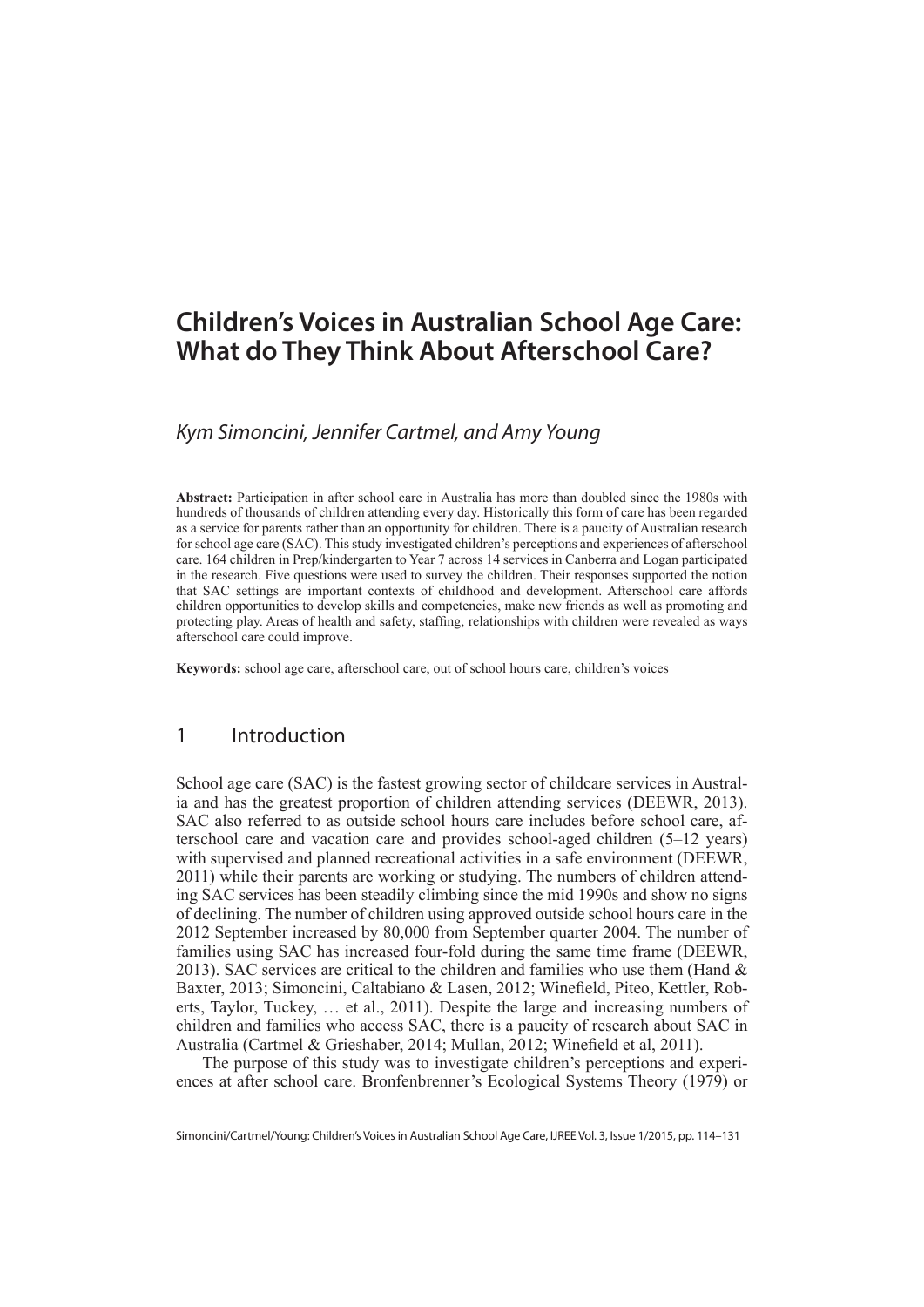Bioecological model (1995) posits that children's development occurs within social, cultural and historical contexts. Children are viewed as active participants in their relationships and in creating their environments, and both biological dispositions and environmental forces are thought to shape development. The interactions between these relationships and environments explain differences in child development. According to Bronfenbrenner (1979) development is phenomenological, that is, what matters is how children perceive their environments rather than how they may exist objectively. Depending on family structure, proximity to other children, home resources as well as personality traits, children vary in how they perceive and experience SAC. For example an only child who has no children living in close proximity to their house may enjoy the contact with friends at afterschool care, while a ten-year old child may feel too old to attend afterschool care and wish to have more freedom. We hoped that illuminating children's experiences and perceptions of afterschool care might raise the profile of SAC as an important context for development rather than a service for parents. Using two diverse research sites we sought to explore children's perceptions and experiences of afterschool care and examine variables of age, gender, location and attendance patterns.

#### 2 Review of the Literature

Afterschool care programs have been running in Australia since the 1900s (Brennan, 1999; Elliot, 1998; Finlason, 2004). Initially they began as recreational programs for children operating in community playgrounds. The programs later moved to community halls and school sites and were coordinated by arts or recreational organisations. These recreational programs continued until after the 1970s when the demand for services that provided "care" rather than recreation emerged (Moyle, Meyer, & Evans, 1996). During the early 1980s there was a rapid expansion of SAC services as women's participation in the workforce increased (Brennan, 1996; Elliot, 1998; OECD, 2001). Since then there has been a shift of focus from children's needs to parents' needs (Brennan, 1994; Finlason, 2004). Today SAC services are intended to provide children with a place to engage in a range of play and leisure experiences that allow them to feel happy, safe and relaxed (DEEWR, 2011). Academic enrichment or remediation is not offered beyond children being able to complete their homework while at afterschool care.

The strategic direction of Australian SAC services and schools has been a topic of discussion, but of low priority (Arnold, 2002). The majority of SAC services are located on school sites; however, government policy makers and legislators view SAC as separate from the day-to-day operations of their venue hosts. One might consider SAC services as invisible additions to school sites (Cartmel, 2007). Despite being located on school sites there is great diversity in the provenance and organisational structures of SAC services. Providers of afterschool care include schools and/or their Parents and Citizens organisations, local councils, church bodies, long day centres, not-for-profit community groups and for-profit organisations. Fewer and fewer schools manage their own SAC service.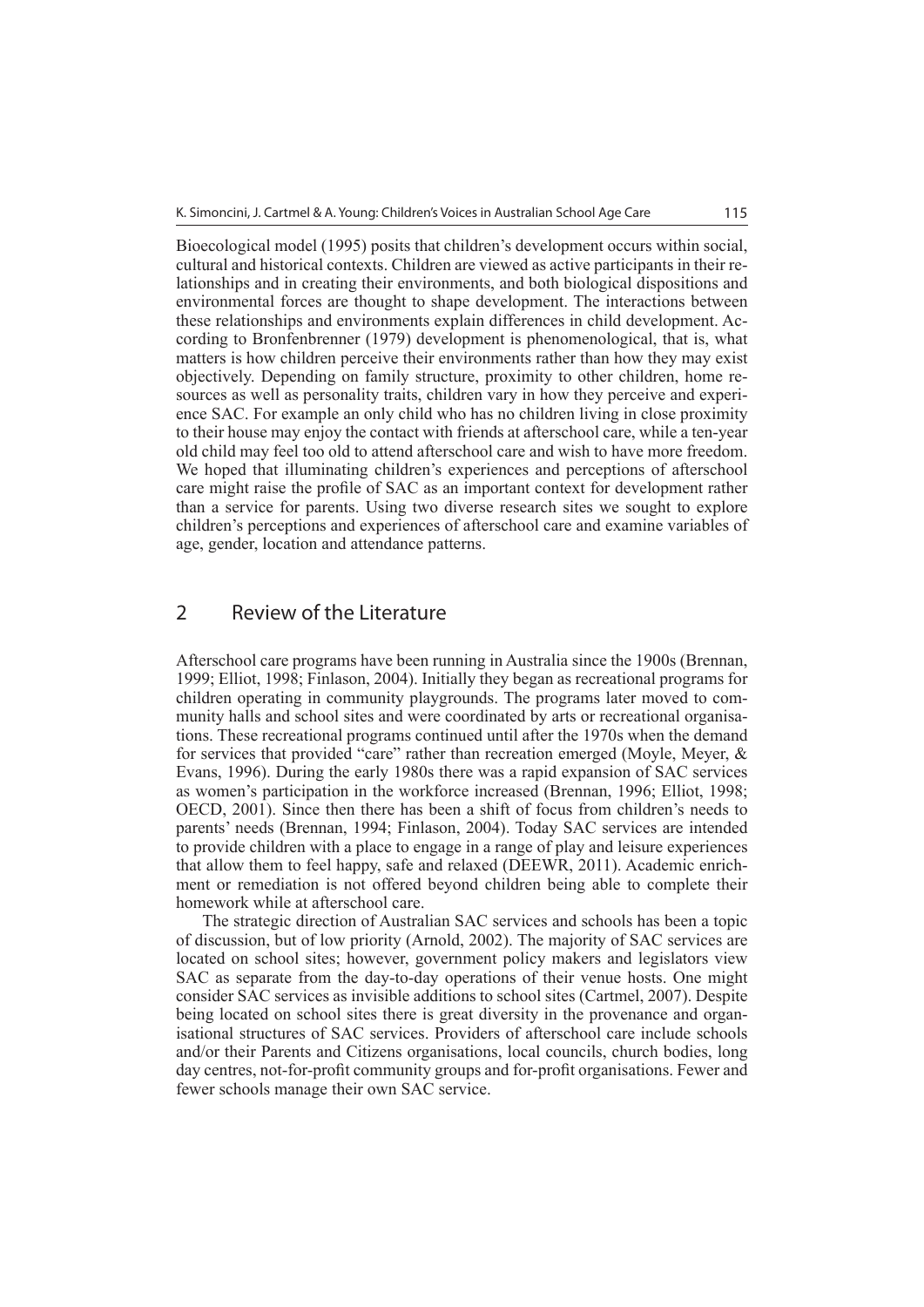SAC has a much lower profile than other types of childcare and school. SAC has been considered the "poor relative" in child care (Department of Health and Family Services, 1997) and the "Cinderella of services" (Gammage, 2003). Early childhood services are considered to offer both care and education for young children, whereas school age children are thought to be educated at school, and cared for at SAC until their parents collect them (Department of Family and Community Services (FaCS), 2005; Elliot, 1998). The perception that OSHC has limited operational hours has contributed to the low standing of this type of care (Cartmel, 2007). Over the course of the school years, the time spent in SAC has the potential to make up a sizable portion of children's lives and as such must influence their development. The continued use of "care" perpetuates the low opinion of SAC.

The development of Australian SAC services has been in tandem with the growth of services internationally in New Zealand, Britain, Europe, United States and Canada. A diverse range of services mushroomed in response to community need and prompted a growth of services. Services have reported some similar features to Australian SAC (Cartmel, 2007). The Nordic countries have a long history in SAC programs and research. SAC programs for the Nordic countries promote children's right to meaningful leisure time (Palsdottir, 2012). In the US, SAC is referred to as after school programs (ASP) – care has been replaced by program and immediately conjures another representation of children's time after school.

Traditionally in Australia SAC has not been regarded as making any instructional, developmental or social capital contributions to a child. Rather it is viewed as child-minding, fulfilling a parental need and not a child need. This is in direct contrast to the United States, where the hours out of school are recognised as a context for social, cognitive and physical development (Mahoney, Parente & Zigler, 2010; Vandell & Posner, 1999). Researchers, policy makers and governments in the US have become increasingly interested in how out-of-school time can be used as an opportunity for children and adolescents to learn and develop competencies (Mahoney, Vandell, Simpkins & Zarrett, 2009). The SAC *My Time Our Place: Framework for School Age Care in Australia* (DEEWR, 2011) recognises the capacity of and advocates SAC to nurture children's well-being and competencies. Community perceptions have yet to catch up to this vision of SAC.

SAC settings are important contexts of childhood constituting the main locations outside of school where children play and socialise together (Bell, 2013). SAC enables contexts for friendships to develop. This is important as making friends relies on context rather than children's individual skills and personality (Peters, 2003). Friendships give children the opportunity to practise and enhance their social, emotional, communication and language skills through their engagement in conversations, cooperative and pretend play, conflict, and the sharing of feelings and experiences (Dunn, Cutting & Fisher, 2002; Newcomb & Bagwell, 1996).

SAC also protects and promotes children's play by affording children time, space and resources to play. This is important given that the time children spend playing has decreased considerably over the last two and a half decades. The reasons for this decline include more time spent on screen entertainment; competing extra-curricular activities; parental fears about children's safety; parents' lack of awareness about the benefits of unstructured activity and play and the shortage of quality play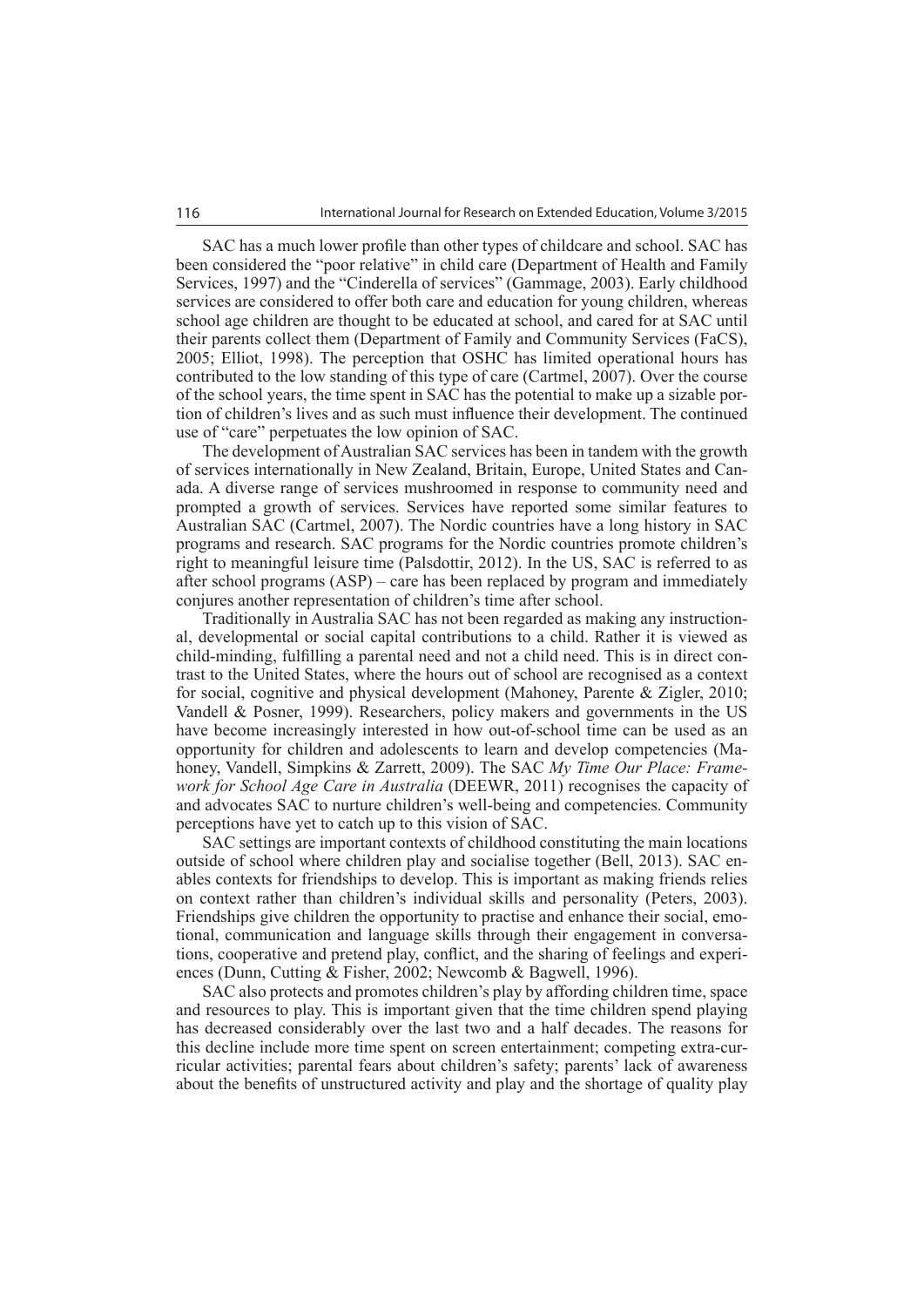spaces near children's homes (Singer, Singer, D'Agostino & DeLong, 2008; Witherspoon & Manning, 2012). Play is critical to nurturing children's wellbeing and resilience (Lester & Russell, 2008). Play is acknowledged to foster children's social, emotional, cognitive, physical development (Ginsburg, 2007; Singer et al, 2008) as well as affording children opportunities to learn about themselves, the world around them, life skills, creativity and imagination (Witherspoon & Manning, 2012). *My Time, Our Place* recognises the roles of play in children's well-being, learning and development (DEEWR, 2011) and is guided by the principles laid out in the United Nations Convention on the Rights of the Child (1989) where all children have the right to relax and play, and to join in a wide range of cultural, artistic and other recreational activities. Again community perceptions have yet to catch up to the Framework in regarding SAC as a play safe haven and play as essential to children's optimal development.

Our study supports a central tenant of the framework, which is the need for children to be able to make choices and become involved in problem solving and decision making while contributing to their SAC community. The study aligns with other social research that includes children's voices to gain "richer, first-hand data from children's experiences and perspectives" (Tay-Lim & Lim, 2013, p. 66). It also reflects MacNaughton, Smith and Davis (2007) reference to the United Nations Convention on the Rights of the Child (1989) that states that children have the right to express their views on all matters affecting them and for their views to be taken seriously (Article 12). The United Nations General Comment (No. 7) on Implementing child rights in early childhood further asserts that young children's right to express their views and feelings should be taken into account in "the development of policies and services, including through research and consultations" (Office of the High Commissioner of Human Rights, 2005, p. 7). Our research investigates children's experiences and perceptions of afterschool care with the intention of their responses adding to the literature, as well as bringing about change to current practices to better suit their wants and needs in SAC.

In Australia there has been scant research exploring children's perceptions of SAC. In an early study (Elliot, 1998) children asked about their perceptions of programming during one-on-one interviews, while mother's were asked about perceived benefits and program quality through a written survey. Elliot found that both children and parents had positive experiences with afterschool care but that it was a necessity rather than an optional activity. Younger children were more satisfied with afterschool care, while older children would have preferred more time at home to watch television and play with friends. In England however, there is a small body of literature about children's perceptions. The English government commissioned a range of research projects about SAC services. In particular, *The impact of out of school care: A qualitative study examining the views of children, families and playworkers*, (Barker, Smith, Morrow, Weller, Hey & Harwin, 2003) investigated the perspectives of parents, staff and children utilising school age child care. Key findings included increased opportunities to play and develop friendships, as well as increasing children's self-confidence and social skills through social interactions and new activities. In their review of the literature Barker and colleagues cite other English research where children had named spending time with friends, activities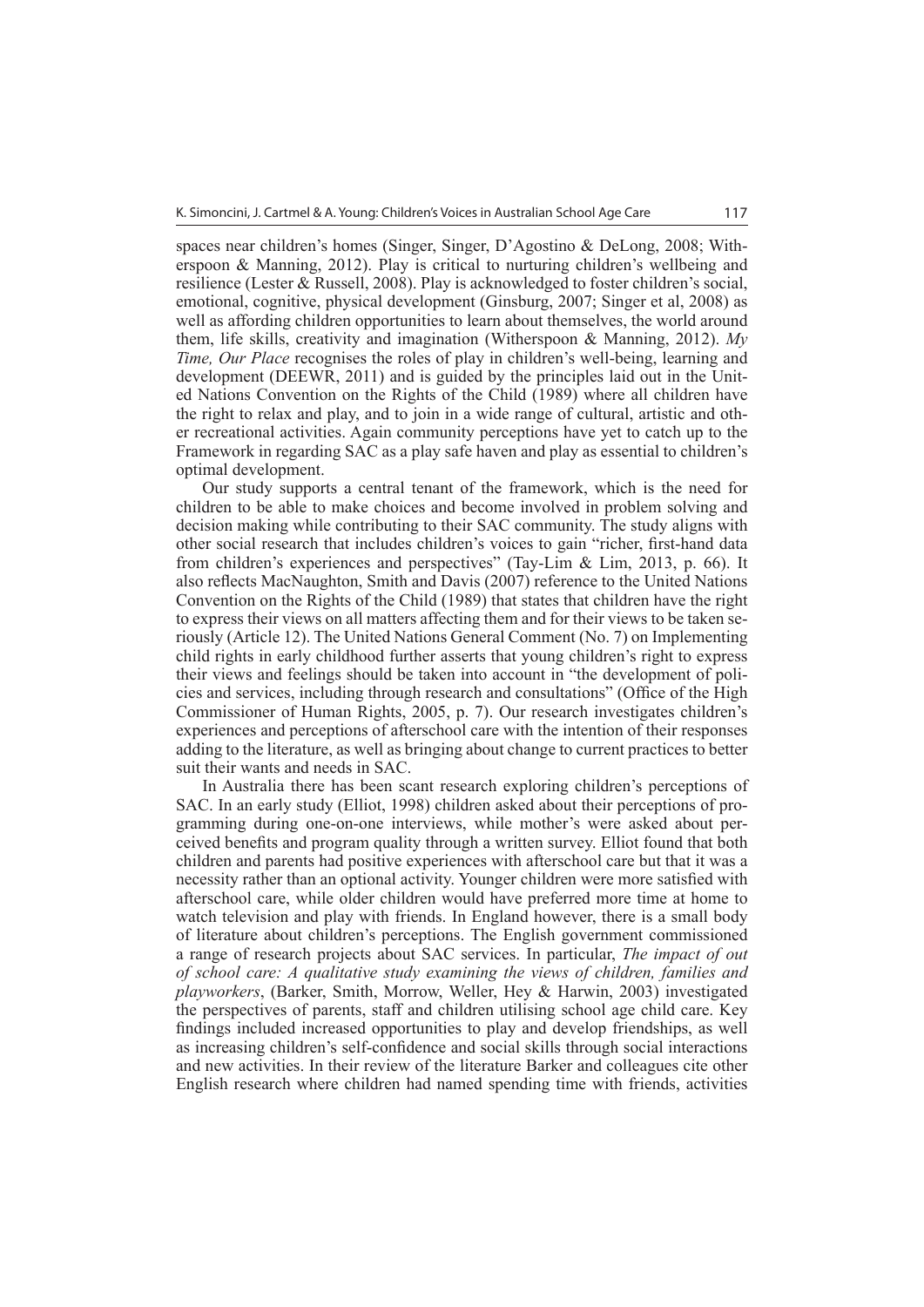both indoor and outdoor and excursions as positive outcomes of attending afterschool care.

#### 3 Research Question

We asked the question What are children's experiences and perceptions of afterschool care? The research was exploratory, as only one other early study has examined children's experiences (Elliot, 1998) in Australia. The variables we examined were location (different states), age (younger 5–8 years and older 9–12 years), gender and attendance patterns (full-time versus part-time). As an exploratory study no hypotheses were put forward beyond expecting age differences based on Elliot's study. We did however; expect common themes of play and friends to be present in children's responses based on findings from the English study (Barker, 2003). We also anticipated great diversity in children's perceptions based on Bronfenbrenner's theories (1979, 1995). Just as no two children's development is the same, we expected children's experiences and perceptions of their experiences to be different from each other.

#### 4 Method

#### *4.1 Research Sites*

Two diverse sites were used to better generalise findings. Canberra is the nation's capital city and is located in the Australian Capital Territory, with a population of 368,000. Canberra has a low unemployment rate of 3.6%. Nearly two thirds of the population (64.5%) above 15 years has a post school qualification and 44.3% of the working population is employed as managers or professionals. In contrast, Logan is situated between Brisbane and the Gold Coast in Queensland with a population of 48,000 people. Logan has a high unemployment rate of 6.2%. Nearly half of the population (48.6%) above 15 years have a post school qualification and only 19.5% of the working population are employed as managers or professionals (ABS, 2013).

Convenience sampling was used, however, the six services in Canberra and eight services in Logan (total of 14 services) represented the three school sectors and a variety of service providers. In total there were seven government schools, three Catholic schools and four independent schools. The service providers included community service organisations and two schools.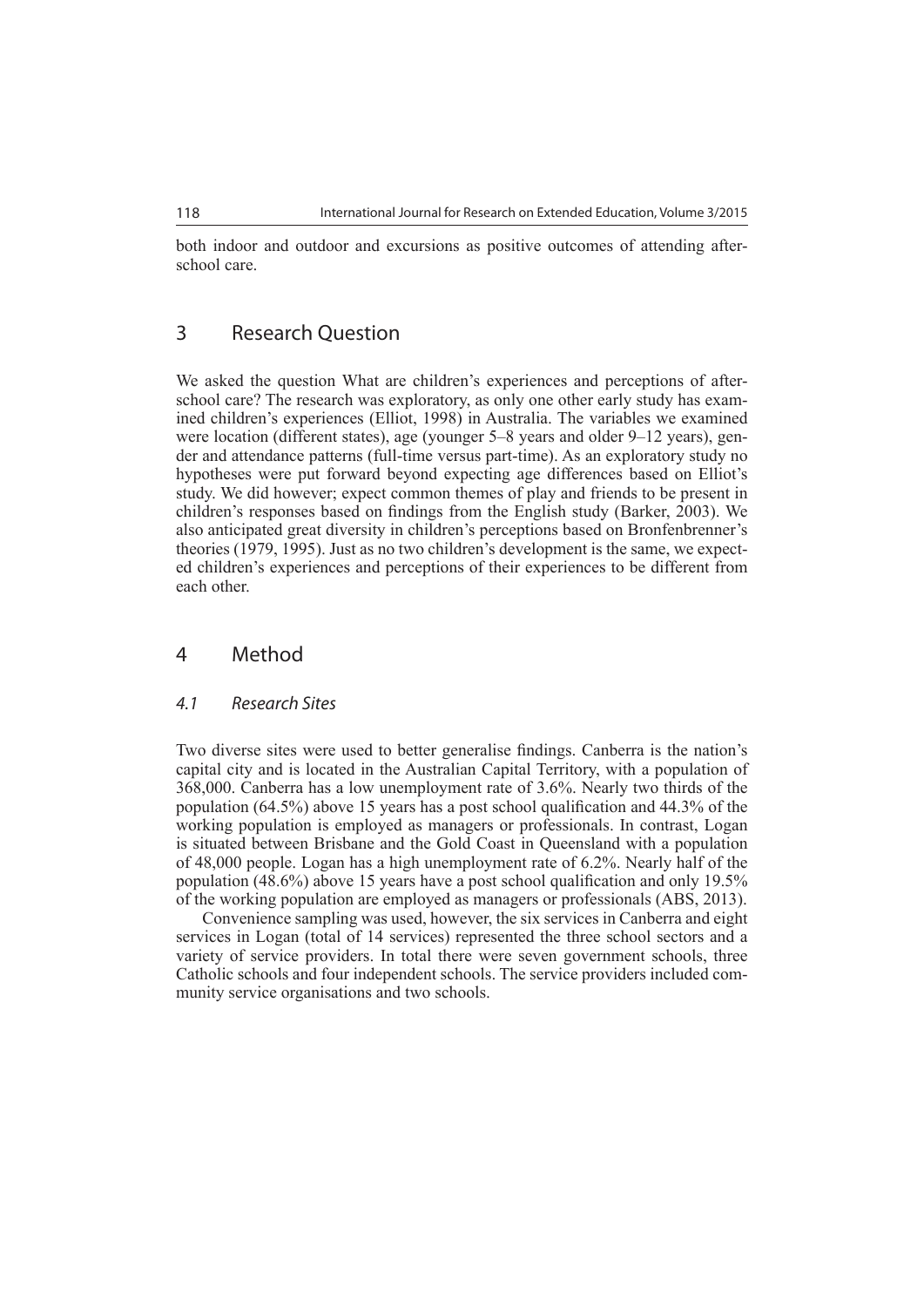#### *4.2 Sample*

A total of 164 children participated in the study. There were slightly more males 88 (53.7%) than females. Table 1 details the number and percentage of children in each year level. Nearly 60% of the children attended afterschool care in the ACT compared to 40.9% in Queensland. The proportion of children who attended afterschool care everyday or full-time compared to part-time was just over half (51.9%, n= 84).

| Year level     | N   | $\%$  |
|----------------|-----|-------|
| Kindergarten   | 23  | 14.0  |
| 1              | 26  | 15.9  |
| 2              | 27  | 16.5  |
| 3              | 27  | 16.5  |
| $\overline{4}$ | 34  | 20.7  |
| 5              | 16  | 9.8   |
| 6              | 9   | 5.5   |
| 7              | 2   | 1.2   |
| Total          | 164 | 100.0 |

*Table 1.* Frequency distribution of number of children according to year level

#### *4.3 Materials*

Five survey questions were used for this study. The questions were adapted from the English study, The impact of out of school care: A qualitative study examining the views of children, families and playworkers (Barker et al, 2003). We chose questions from their children's group discussion interview schedule including experiences "What is the best thing about afterschool care?", quality "How could we make afterschool care better?", social skills and friendships "Have you made any new friends at afterschool care?" and new opportunities "Is there anything you get to do at afterschool care that you don't get to do anywhere else?" We decided to also ask children "What is the worst thing about afterschool care?" to allow them to voice things they were not happy or satisfied with. A single A4 page was used to survey the children. The page was divided into six parts - one line down the middle of the page with three sections on each side. The questions were written at the top of each box with space below for children's written or pictorial responses.

#### *4.4 Procedure*

Ethics approval was granted by the University of Canberra. Six services were approached to join the study in Canberra and all agreed to be part of the study. In Logan, seventeen services were approached and ten agreed to be part of the research.

The researchers visited the SAC services and told the children about the study and how they could participate by answering questions through drawing, writing or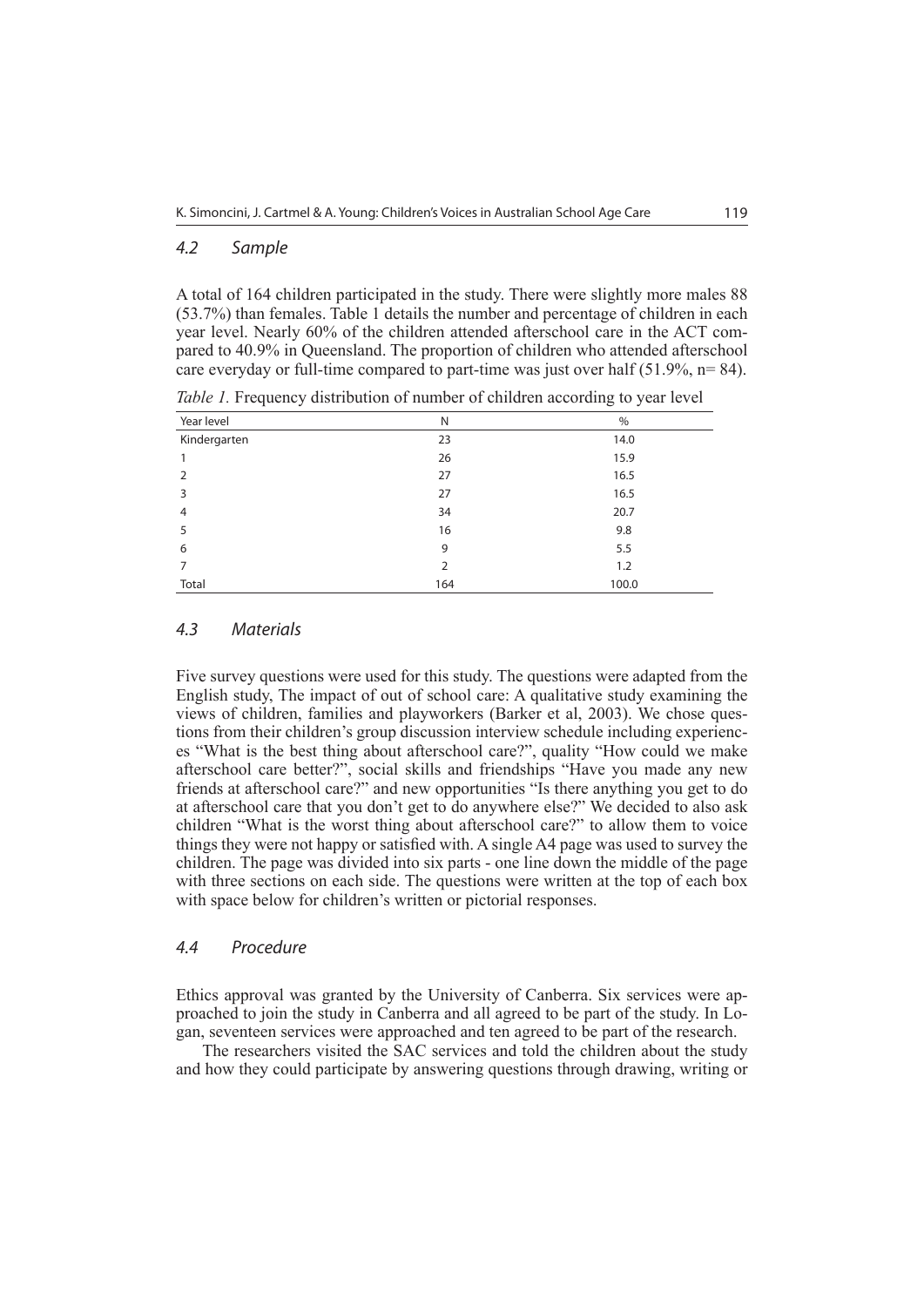telling the researcher. During the afternoon the researcher approached children individually and/or in groups. The majority of the children chose to answer the questions by telling the researcher who wrote down their answers. The researcher read out loud the responses of those children who drew or wrote their answers to check the researcher understood.

#### *4.5 Data analysis*

A thematic approach was used to analyse the data. That is, key themes emerged from the data and served as analytical categories (Fereday & Muir-Cochrane, 2006). Processes were multi-iterative and non-linear, involving Cresswell's (2009) strategies of organising data, reading through data, beginning coding, generating categories and/ or themes based on coding, deciding how themes will be presented and interpreting the data. The analysis of data engendered two broad organising themes:

- i. Developmental opportunities afforded by afterschool care
- ii. Ways to move afterschool care services forward and further enhance developmental opportunities

We decided to use the National Quality Standard, a central component of the National Quality Framework that sets a national benchmark for early childhood care and education and SAC (Australian Children's Education and Care Quality Authority, 2014) to code responses in the second area of moving afterschool care forward. The National Quality Standard has established quality areas and was intended to promote continuous improvement by early childhood and SAC services. It is linked to *My Time Our Place* framework and was designed to provide accountability and transparency. Services are rated on seven quality areas comprising

- 1. Educational program and practice
- 2. Children's health and safety
- 3. Physical environment
- 4. Staffing arrangements
- 5. Relationships with children
- 6. Collaborative partnerships with families and communities
- 7. Leadership and service management

The last two quality areas were not deemed relevant to children's responses. We decided to use *Relationships with children* to code children's relationships with other children and *Staffing arrangements* to code children's relationships with staff.

The Statistics Program for Social Sciences (SPSS) version 22 was used to analyse the data. Inferential statistics (Mann-Whitney tests) were used to analyse differences between gender, age, state and attendance patterns where numbers were large  $(n = > 40)$ .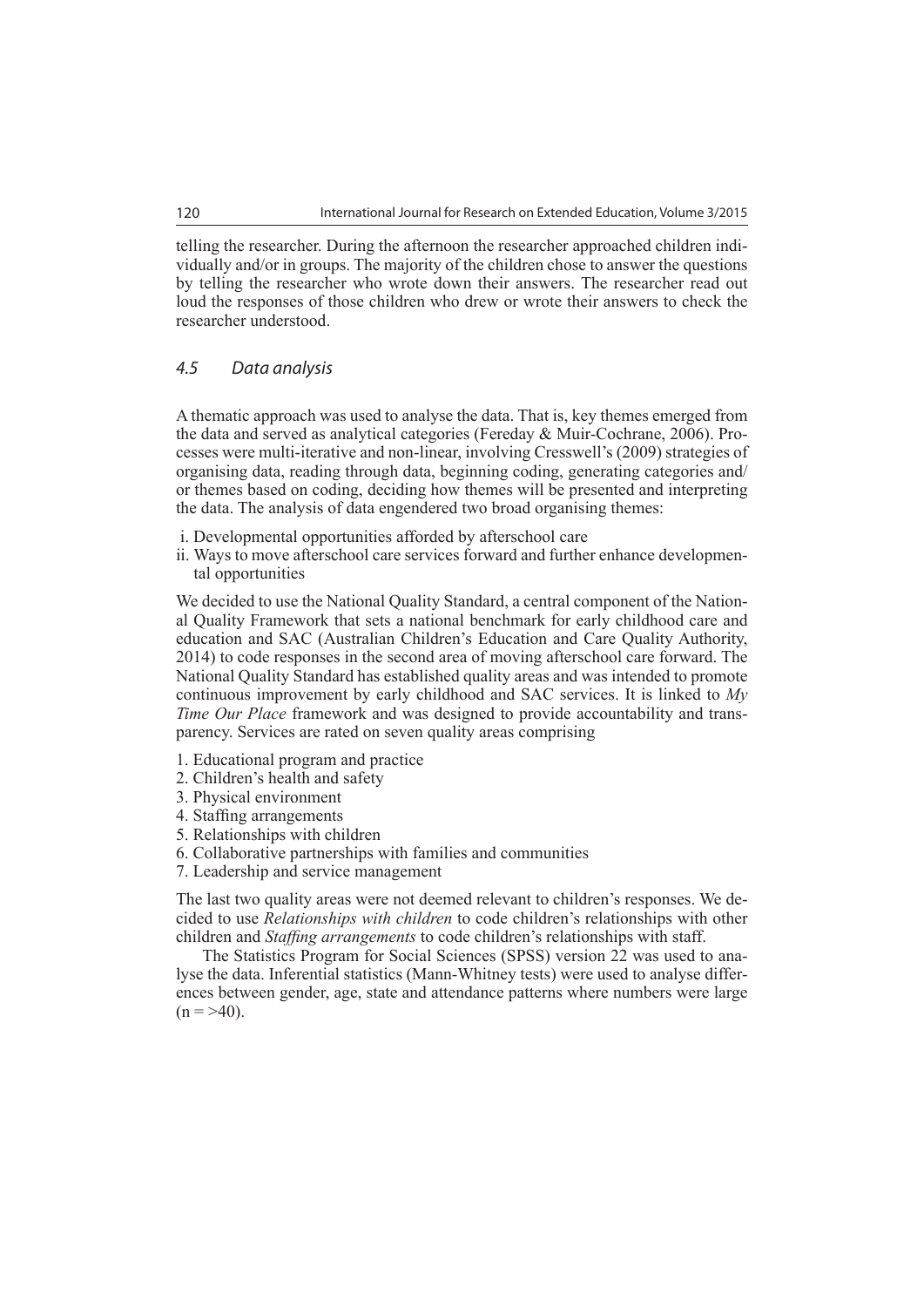#### 5 Results

#### *5.1 Wellbeing and Developmental Opportunities for Children Afforded by Afterschool Care*

Children's responses to what is *the best thing about afterschool care* and *is there anything that you only get to do at afterschool care* focused on holistic developmental opportunities afforded by afterschool. More than half the children surveyed in the study nominated activities as the best thing about afterschool care (52.4%). Activities were those things planned by staff for children to do during the afternoon. Approximately one third of the children reported play as the best thing (34.1%). Play was considered separate from activities based on the definition of play being unstructured and child initiated. Games included both board games and physical games. Games were considered different from play due to the presence of predetermined rules. While it is possible that children included play, games or craft as activities there were enough of the different responses to separate them. Table 2 details children's responses for the best thing about afterschool care. Responses that were categorised as "Other" included staff members, helping out, getting lollies, not having siblings around and the quiet area and the senior's room (a designated area for older children only). Such responses generally occurred once and consequently were grouped together.

| Children's responses | N  | $\%$ |
|----------------------|----|------|
| Activities           | 86 | 52.4 |
| Play                 | 56 | 34.1 |
| Other                | 35 | 21.3 |
| Friends              | 31 | 18.9 |
| Craft                | 27 | 16.5 |
| Games                | 24 | 14.6 |
| Computers            | 19 | 11.6 |
| Sports               | 13 | 7.9  |

*Table 2.* Frequency distribution of children's responses to "What is the best thing about afterschool care?"

\* Percentages total more than 100 as children could give multiple answers

There was a statistical significant difference at a 0.05 level in children reporting activities according to where they lived. Children in the ACT (Mean Rank = 103.75,  $n = 97$ ) were significantly more likely to nominate activities than children from Queensland (Mean Rank = 51.74, n = 67) (U = 10063.5, z = -7.970, pa = .000, two tailed). The effect can be considered large  $(r = -0.62)$  (Cohen, 1988). There were no differences according to gender, age or attendance patterns. There were no differences between children's responses about play according to any of the variables.

The majority of children reported that afterschool care afforded them opportunities that were unavailable to them anywhere else (84.1%). The most commonly reported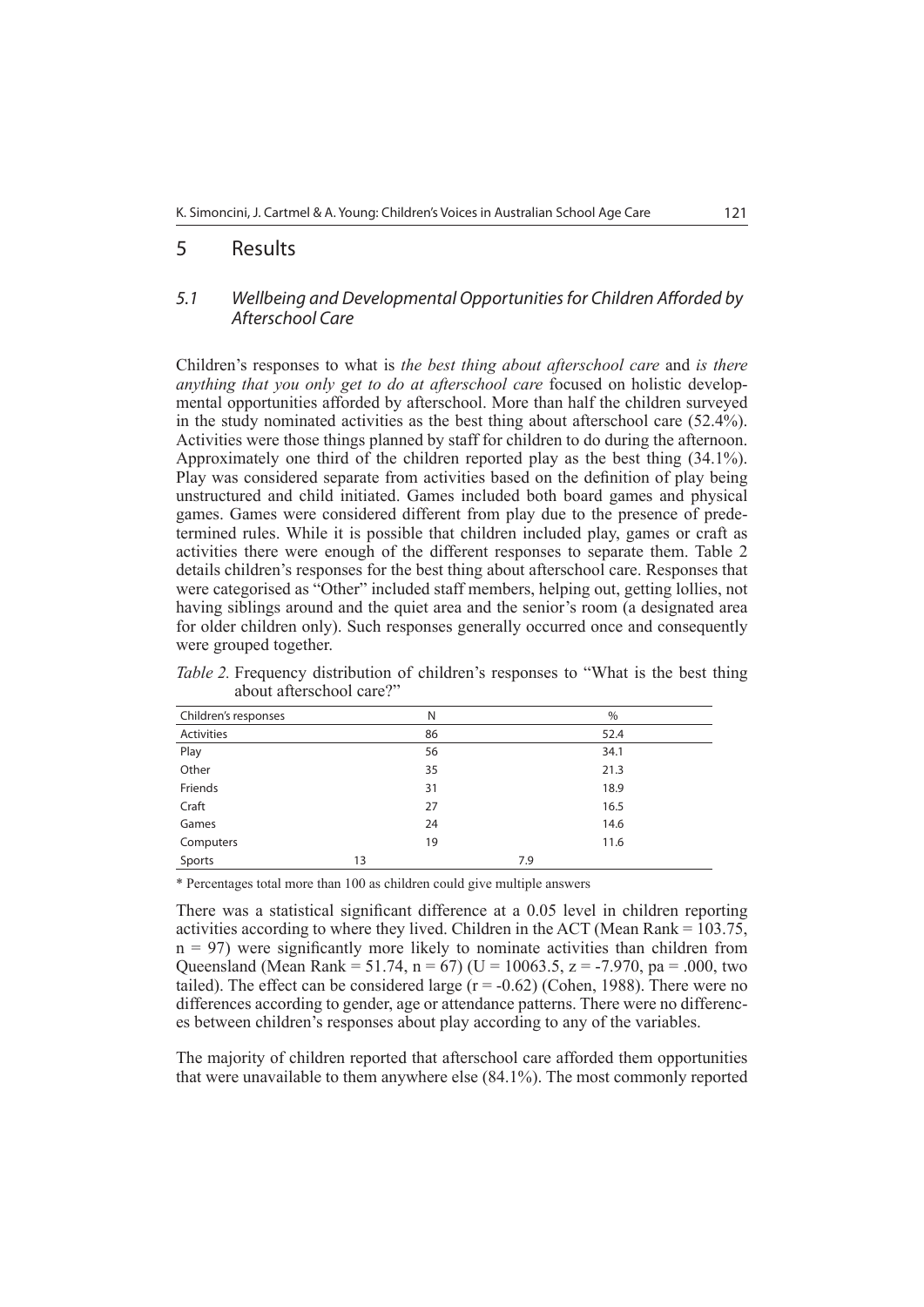activity was games with 21.2% nominating them. The opportunity to play with friends was reported by 14.7% of the children. Responses that were coded as "other" included feeding the chickens, dramatic play, science activities, magic and digging for dinosaurs (in the sandpit). Table 3 details the frequencies of the children's responses.

| <i>Table 3.</i> Frequency distribution of children's responses to "Are there any activities" |  |  |  |  |
|----------------------------------------------------------------------------------------------|--|--|--|--|
| that you do here that you don't get to do anywhere else?"                                    |  |  |  |  |

| Children's responses | n  | $\%$ |
|----------------------|----|------|
| Games                | 36 | 21.2 |
| Other                | 28 | 16.5 |
| Nothing              | 27 | 15.9 |
| Friends              | 25 | 14.7 |
|                      | 15 | 8.8  |
| Play<br>Craft        | 12 | 7.1  |
| Computers            | 11 | 6.5  |

As mentioned previously, making new friends is a developmental opportunity afforded by afterschool care. Nearly half the children (43.9%) had made new friends. There were no significant differences between children's responses according to age or older or attendance patterns. There were however significant differences children's responses according to gender and where children lived. Mann-Whitney U tests showed girls (Mean Rank =  $89.32$ , n = 76) were significantly more likely to report having made friends at afterschool care than boys (Mean Rank =  $76.32$ , n =  $76$ )  $(U = 2800.000, z = -2.087, p = .037, two-tailed)$ . This is a small effect size (r = -.16). Children from Queensland (Mean Rank =  $107.69$ , n = 67) were also more likely to report making new friends than children from the ACT (Mean Rank =  $65.10$ , n =  $97$ )  $(U = 1561.5, z = -6.569, p = .000,$  two tailed). This is a large effect size  $(r = -.51)$ . The findings are interpreted in the discussion section.

#### *5.2 Ways to Move Afterschool Care Services Forward and Further Enhance Developmental Opportunities*

While afterschool care affords children multiple developmental opportunities, there are still ways in which services can move forward and further enhance children's opportunity for learning and development. The great majority of children had definite ideas on what was wrong with afterschool care and how it could be improved. Only 18.3% of children thought there was nothing that could be improved at afterschool care.

As noted in the methodology, the National Quality Standards were used to analyse children's responses related to service improvement. Children's responses about activities were coded as Programming. Responses about food, eating procedures, general rules and routines comprising group time were coded as Health and Safety. Group time is when children come from school and are expected to sit and wait for other children to arrive and then be told the activities and menu for the afternoon. Responses related to the afterschool care service equipment, resources and space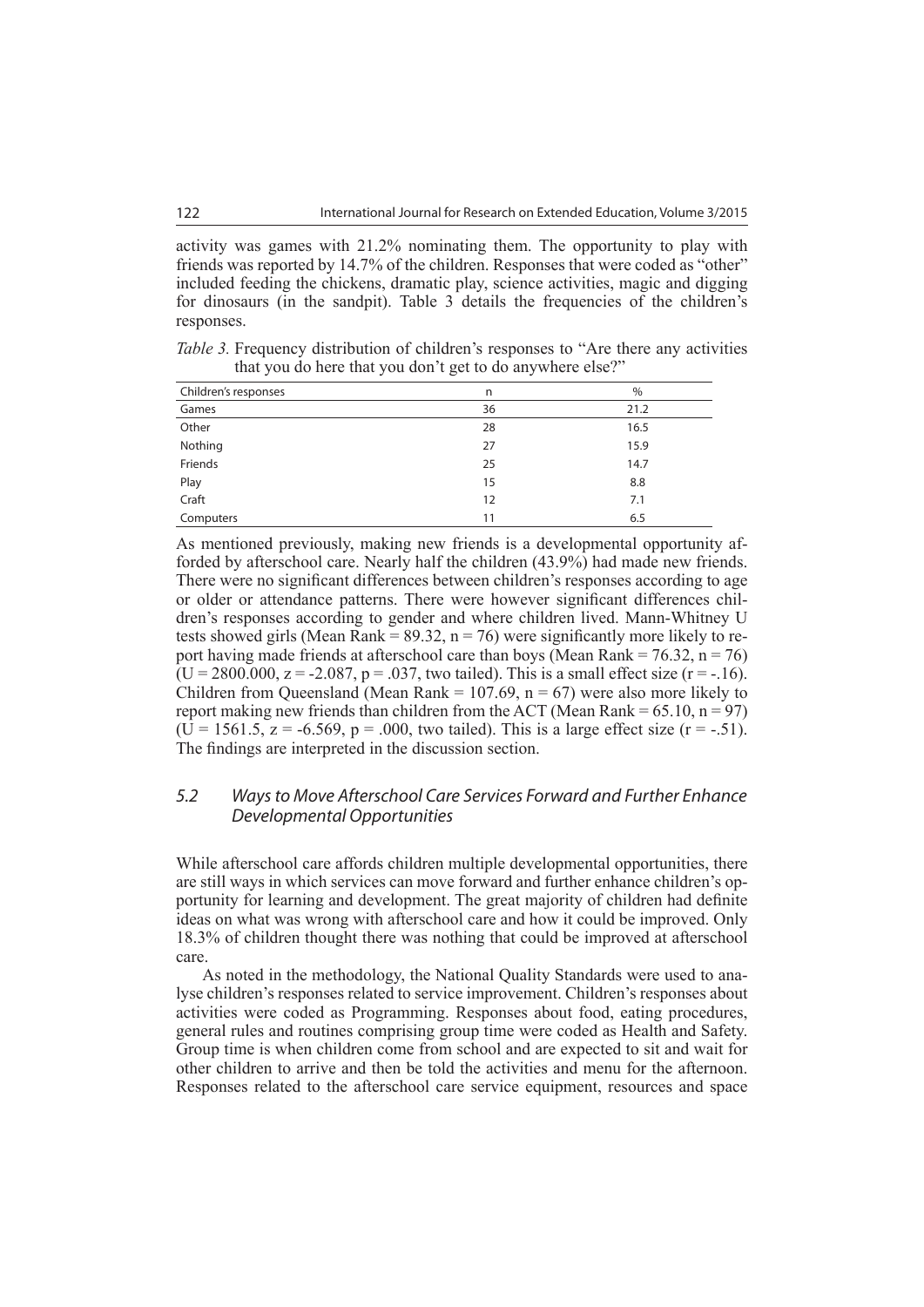were coded as Physical environment. As mentioned in the methodology children's relationships with other children were coded as Relationships with children, while children's relationships with staff were coded as Staffing.

Programming was the area children most frequently nominated as the worst thing about afterschool care (28.7%). Nothing was the next most frequently reported response (23.2%) followed by Health and Safety (19.5%) and Physical Environment (15.9%). Table 4 shows the frequencies of children's responses according to the different quality areas.

*Table 4.* Frequency distribution of children's responses to Ouestion "What is the worst thing about afterschool care?"

| Children's responses        | N  | $\%$ |
|-----------------------------|----|------|
| Programming                 | 47 | 28.7 |
| Nothing                     | 38 | 23.2 |
| Health and safety           | 32 | 19.5 |
| Physical environment        | 26 | 15.9 |
| Relationships with children | 25 | 15.2 |
| Staffing                    | 22 | 13.4 |

There were no differences in children's responses of programming according to gender, age, state or attendance patterns.

Responses coded as Health and Safety were the most frequent reported as ways afterschool care could be improved (29.3%). This was followed by Staffing (25%) and Nothing (18.3%). Table 5 details children's responses to how afterschool care could be improved.

*Table 5.* Frequency distribution of children's responses to Question "How could we make afterschool care better?"

| Children's responses        | N  | %    |
|-----------------------------|----|------|
| Health and safety           | 48 | 29.3 |
| Staffing                    | 41 | 25.0 |
| Nothing                     | 30 | 18.3 |
| Relationships with children | 29 | 17.7 |
| Programming                 | 26 | 15.9 |
| Physical environment        | 17 | 10.4 |

There were no significant differences between children's responses of Health and Safety according to gender, age or state. There was a difference according to attendance patterns with children who attended part-time (Mean Rank =  $90.73$ , n = 78) more likely to report Health and Safety than children who attended full (Mean Rank  $= 72.93$ ,  $n = 84$ ) (U = 2556.000, z = -3.052, p = .002, two tailed). This is a small effect size  $(r = -.24)$ .

There were no significant differences between children's responses of Staffing according to gender, age or attendance patterns. There was a difference according to state with children from Queensland (Mean Rank  $= 100.01$ ,  $n = 67$ ) more likely to report Staffing than children from the ACT (Mean Rank =  $70.40, 67$ ) (U= 2076.000,  $z = -5.229$ ,  $p = 0.00$ , two tailed). This is a medium effect size (r = -.41).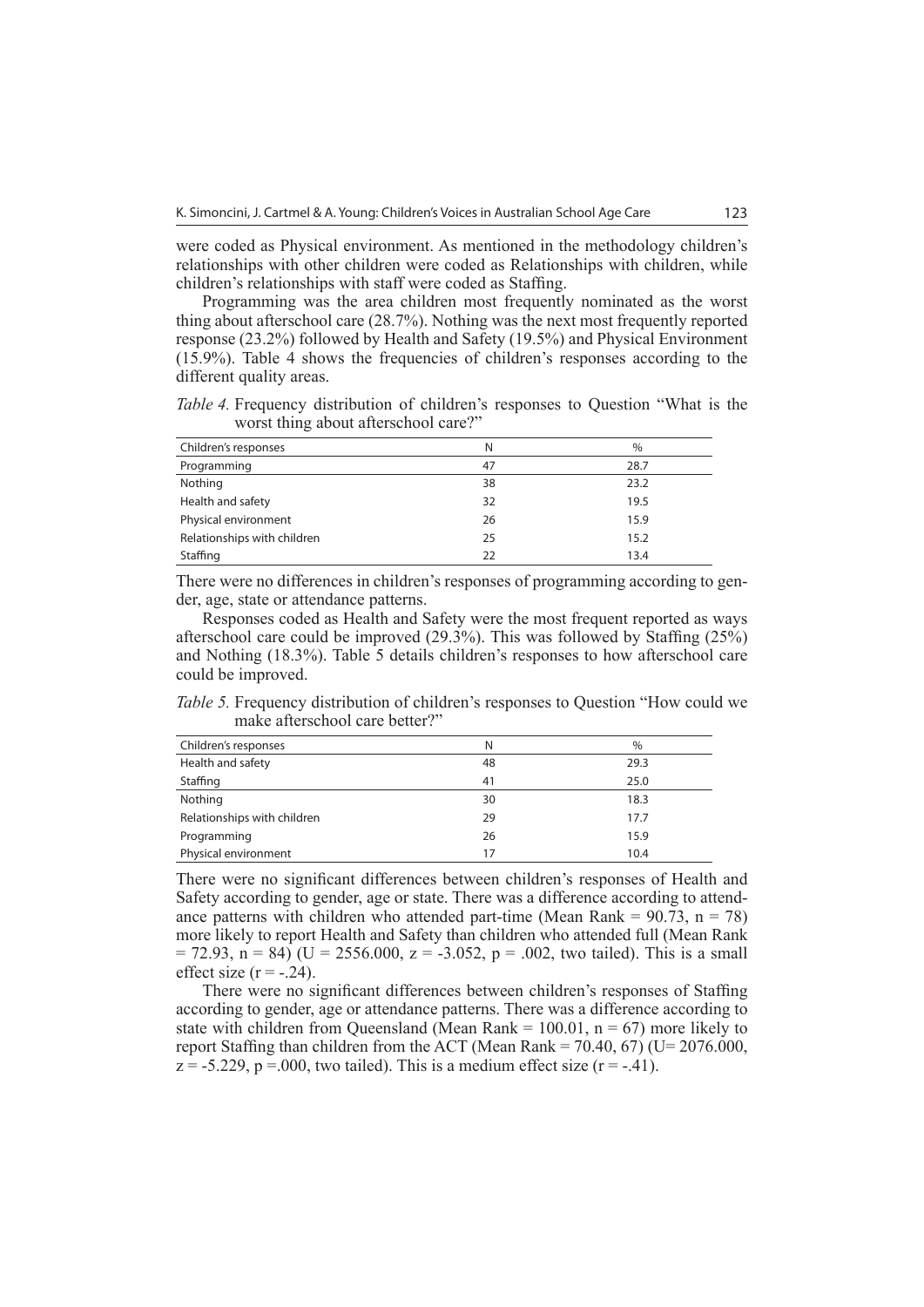#### 6 Discussion

The children who participated in the survey were very willing to share their ideas about afterschool care. Their responses were well considered and their suggestions for improving afterschool care were for the most part actionable. The children appeared gratified to have someone ask their opinions. Perhaps the most important finding was that children did not consider SAC a filler activity between school and home or somewhere they were "cared for." Children regarded SAC as a time and place for playing, making friends and doing activities. Their responses show SAC as a context for development where they were building skills and competencies.

Based on Bronfenbrenner's theory of development (1979, 1995) we expected children's responses to the survey questions to be diverse. The responses reflected the different lives, relationships, experiences and interests of the children. Despite these differences there were common themes emerging particularly play, friendship, craft, screen time and games suggesting that there are commonalities in children's experiences of afterschool care in Australia and some generalisations could be made from the findings.

More than half of the children reported activities as the best thing about afterschool care. This is not surprising as services program a variety of activities everyday for the children to engage with. Usually services try to vary the types of activities over time. Activities could include many of the categories we used to analyse the data (craft, games, computers, sports). This may account for more children in the ACT responding this way. In Queensland children may have specified exactly what activities they enjoyed while in Canberra their response was more generalised. It seems unlikely that Canberra services offer better or different activities than Queensland services. Our finding aligns with the English study results where children and their parents reported that children enjoyed experiencing new activities at SAC (Barker et al, 2003). Greater discussion of the types of activities follows the section on play.

Play was the second most common response children gave when asked *What is the best thing about afterschool care?* SAC both promotes and protects children's play. Children can engage in play every day at afterschool care. The only interruption to their play is group time and eating where children are required to come together as a group. Services offer a range of toys, outside equipment and other resources for play that may not be available to children in their homes. Children can engage in longer periods of play than is offered at school during lunch breaks and they have variety of peers to play with who may or may not be the same age. Our finding resonates with results from the English study (Barker et al, 2003). According to Barker and colleagues, SAC provides dedicated and uninterrupted play spaces for children with time and resources for play often more plentiful than those available at home or school. Provision of play opportunities is critical to the overall wellbeing of children.

Craft, friends and games were the next most popular responses given by children as the best thing about afterschool care. In general, craft activities are offered everyday at all afterschool care services. Over time children can experience a wide range of artistic pursuits and craft activities that may not be available anywhere else. For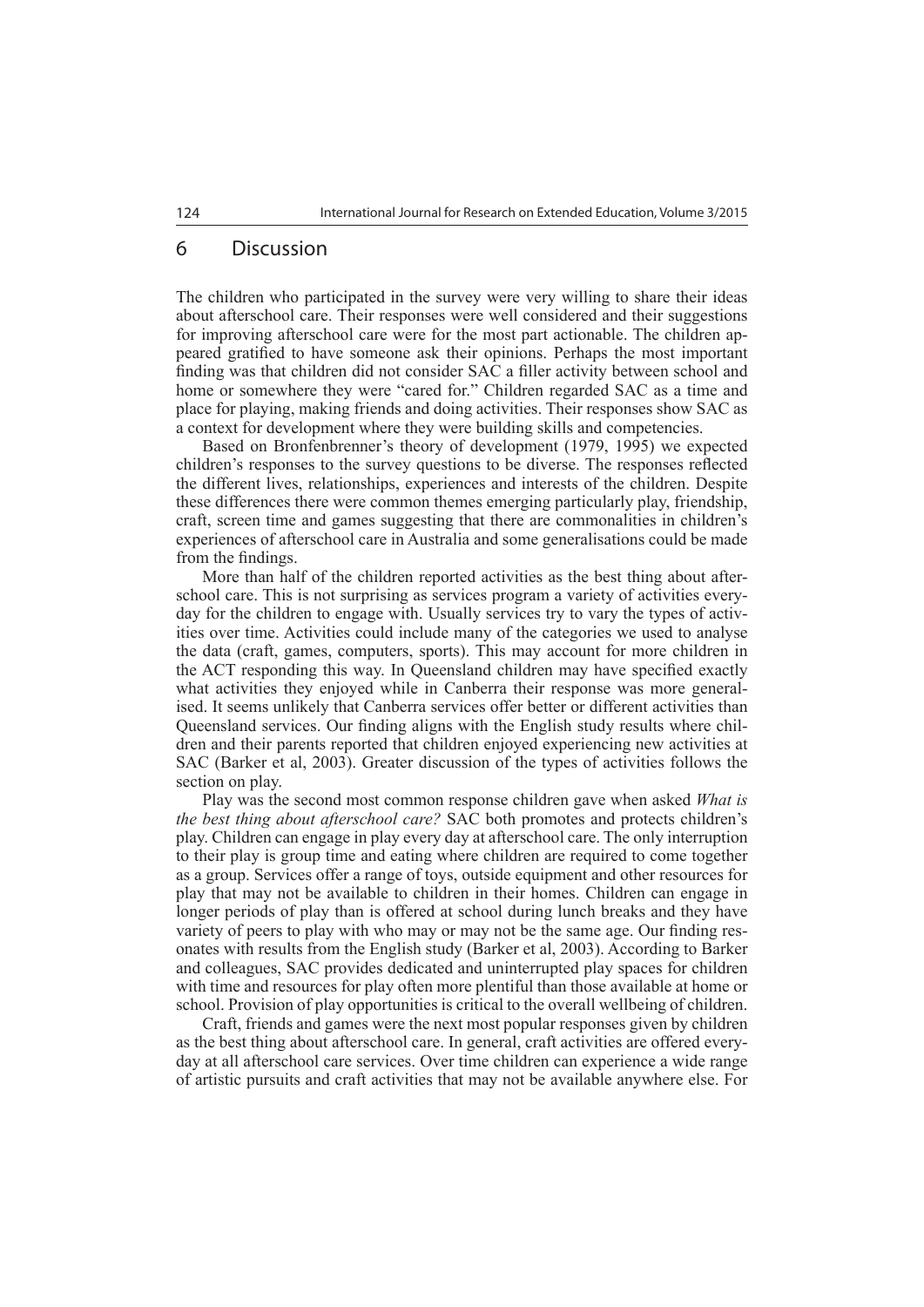example most homes do not have clay and finger knitting materials. Children may have some opportunity to engage in these activities at school but they would not be offered as often as they are at afterschool care. The combination of a crowded curriculum and priority given to literacy and numeracy, means there is limited time for art in primary schools (Power & Klopper, 2011).

Just as afterschool protects and promotes play, it also supports and enables children's friendships. Afterschool care allows children to socialise with children outside of school and of all different ages, something that may not occur in schools where children in different year levels are assigned different play areas. Approximately 20 percent of children reported friends as the best thing about afterschool care while 44% said they had made new friends at afterschool care. This finding corresponds with results from the National English SAC study where one of the most significant impacts of SAC was that children were able to spend more time with existing friends and 85% of parents reported that the afterschool care club enabled their children to make new friends (Barker et al, 2003). The finding that more girls than boys reported making new friends is supported by the literature. In their review of sex differences in peer relationship processes, Rose and Rudolph (2006) report that boys are more likely to play in large groups and have integrated social networks than girls. In the context of afterschool care boys are more likely to already know each other through playing in large groups and their friends are more likely to be friends with one another. Similarly, that more children in Logan reported making new friends than children in Canberra can be explained by the size of the schools in each location. Schools in Queensland are much larger than schools in the Australian Capital Territory. The likelihood of Queensland children knowing all the children in their year level or school is much smaller than children in the ACT.

Many children reported games as the best thing about afterschool care. Board games are standard resources in many afterschool care services. Board games are well suited to afterschool care. Children can play games with a variety of peers and educators rather than just parents or siblings who may not always have time or the inclination to play (think monopoly). There is a wider choice of games than maybe available in home environments. Likewise, afterschool care services generally play games everyday. Again children have the opportunity to play these games with a large group of peers and educators.

Over 10% of children reported computers as the best thing about afterschool care. In most instances children use the school computer labs to play on the computers. This means large numbers of children can play at one time and they can interact with each other while playing. This is different from playing computers at home where children usually play alone or perhaps with one other person (Orr Vered, 2006).

A small number of children named sport as the best thing about afterschool care. While the numbers were too small to carry out any statistical analyses there may have been differences in children's responses according to where they lived. Children in the ACT also have the highest rates of participation in an organised sport in Australia at 73% while Queensland has the second lowest rate in the country with 57% (ABS, 2012). The Department of Education in Queensland has given priority to literacy and numeracy in Queensland schools resulting in fewer opportunities for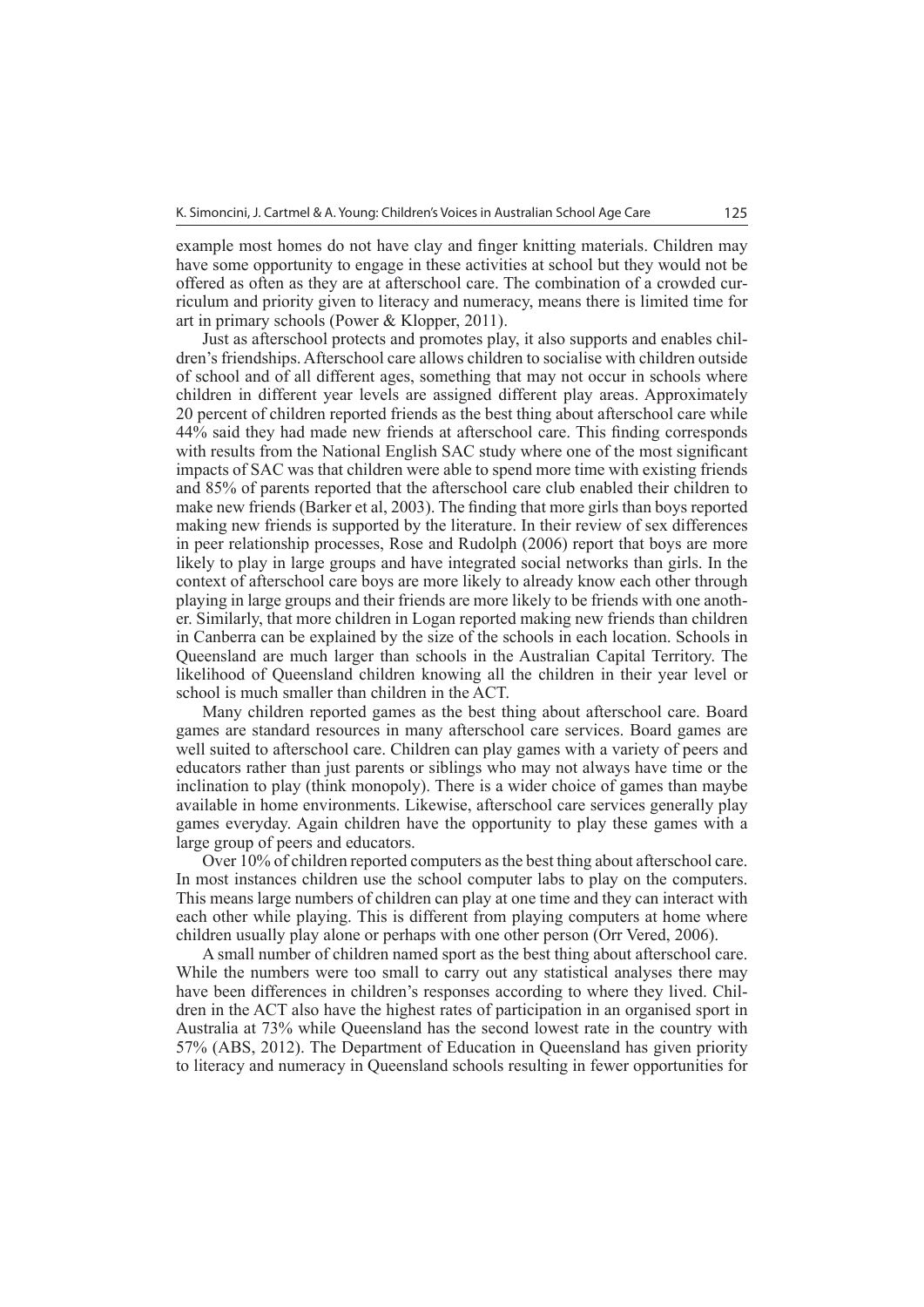games and sports in schools (Department of Education, Training and Employment, Queensland, 2014).

Interestingly there were variations in what children perceived as the worst thing about afterschool care and how afterschool care could be improved. It would be reasonable to assume that children's responses would align, that is what they most dislike about afterschool care, they would want to change. However, this was not the case. Children perceived Programming, Health and Safety and Physical Environment as the worst things about afterschool care but would like to change areas of Health and Safety, Staffing and Relationships with children.

These findings suggest that children are pragmatic. Whether intentional or not they have nominated areas for improvement that can be changed. Children realise that it is more difficult to change the physical environment but see that food, rules and people (both staff and other children) could change. Anecdotally fewer than 5 children asked for things like painting the centre a rainbow or having pony rides or bringing their pets to afterschool care as ways of making afterschool care better. Children's responses were reasonable and more importantly actionable by staff. There was a difference in who reported Health and Safety as a way to improve afterschool care. Children who attended part-time suggested more often Health and Safety than children who attended every day. It may be that children who attend everyday are so used to the rules and routines that they don't think to question them or see alternatives.

Similarly interesting was that activities were reported as the best thing about afterschool care, yet they were also the worst thing, as activities constitute the main component of programming. A possible explanation is that children like activities but sometimes the activities on offer are not ones they like or think are appropriate. For example, children commented that "*the games in the hall were for boys*" or that *"there isn't enough boy's toys"* when reporting the worst thing about afterschool care. This explains why they nominated activities as the worst thing but did not nominate them in the same way as to how afterschool care could be improved. Children may accept that activities may not always be to their liking and that many children's wishes need to be accommodated.

#### *6.1 Moving Forward*

Children nominated Health and Safety as the number one thing that would improve afterschool care. Health and Safety was also rated as the second worst thing about afterschool care. It was the only quality area that appeared in the top three for both categories. Clearly this is an area that services could review. Services could question whether all the rules and procedures are absolutely necessary or appropriate? Certainly, there is no real need for group time. Children have already spent the day at school sitting and listening. There are better ways for children to sign in and go out to play. They can see the activities on offer and if they want to know what will be on offer for afternoon tea, they can look or ask a staff member. While many children are fussy eaters, services could ask children and parents what foods they could serve. Our results show that children are able to give sensible suggestions. In terms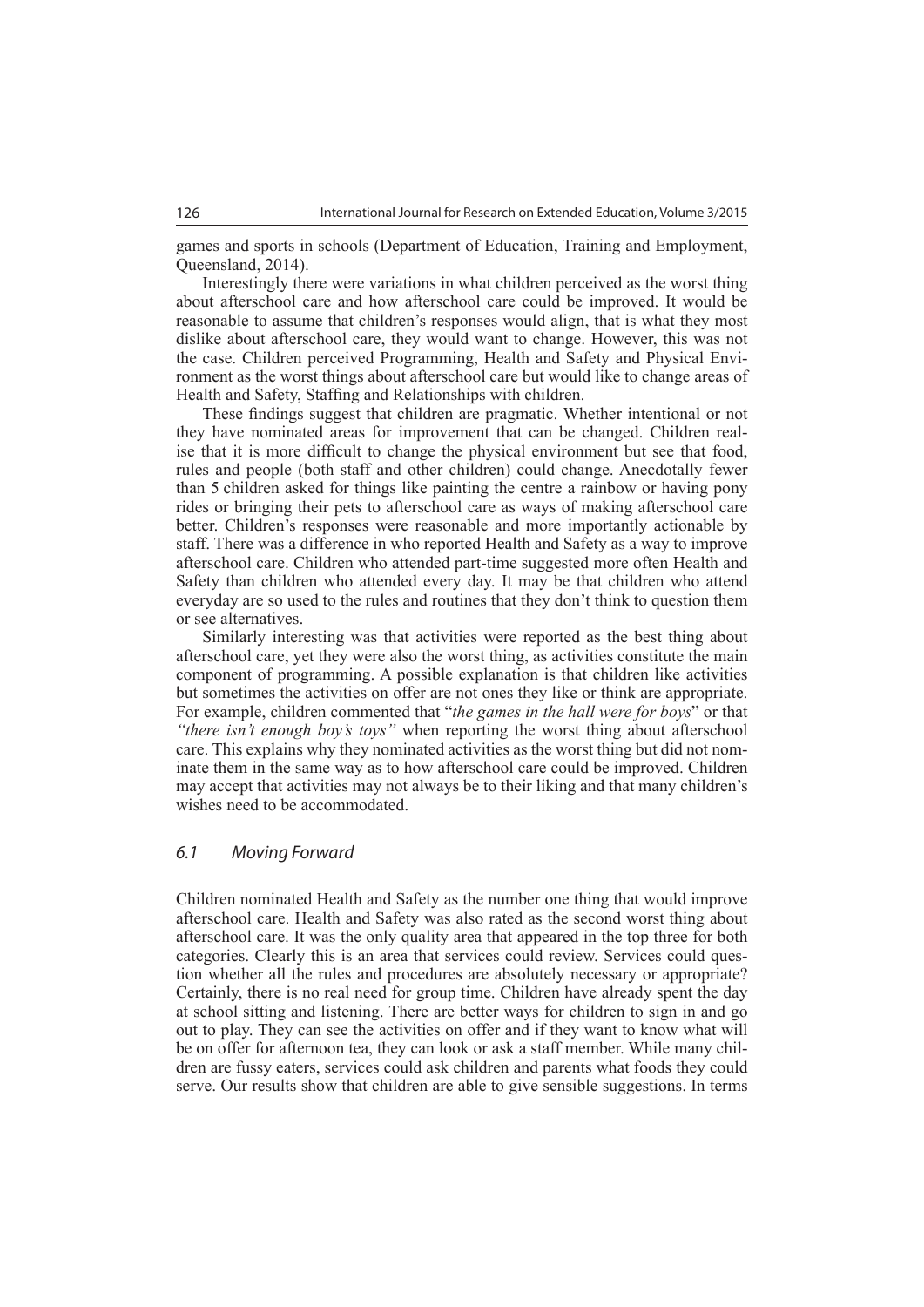of safety rules, staff could shift to risk-benefit rather than risk-aversion. The benefits of practicing cartwheels on the grass under supervision far outweigh the very small risk that they will break their arm.

Similarly staff may need to look at themselves and how they interact with children. Nearly 14% of children reported staff as the worst thing about afterschool care  $(5<sup>th</sup>$  on list) and a quarter of the children named staff as how afterschool care could be improved  $(2<sup>nd</sup>$  on list). These numbers are more than just a few disgruntled children who are not allowed to do as they please.

The high number (15.2%) of students reporting other children as the worst thing is concerning. This response may simply refer to children having to interact with children they do not like or who they perceive as "mean." It is possible that sometimes children are not included in games and activities that they would like to be included in. Social skills training may be needed in some services so that children can develop better social skills enabling them to have more positive interactions with their peers. Lack of good role modelling or failing to intervene or support children in building or repairing peer relationships by staff can also undermine children's social skills or escalate problems.

These three areas (Health and Safety, Staffing and Relationships with children) are affected by the skill or quality of staff members. The *low skill-low pay cycle* and limited working hours mean that services are not always able to recruit staff members with the desired skill set of working with children. Only the educational leader (coordinator or supervisor) is required to have a qualification in working in SAC. Educators (carers or people working on the floor) are not required to have any qualifications. Professional development of staff in the areas of Health and Safety and relationships with children would benefit staff personally and improve children's satisfaction of afterschool care.

#### *6.2 Limitations and Future Directions*

As with any study there were limitations. The response rate across all services was low. As a result it is possible that the sample was biased. It is worth noting that some of the services in Canberra requested that we survey all the children to help them improve their service. We did not include this data in our study; however, it was not statistically different from the study data. This suggests that our results may be generalisable. The services in our sample were not totally representative of the sector. While the services were located across the three school systems, the majority of service providers were not-for-profit community organisations. We did not have any for-profit service providers or services that were not located at schools. Similarly, the services were both located in cities. Different results may have been found in regional and remote areas where there may be fewer recreational opportunities. Finally, we were not able to compare our findings with the National Quality Standard assessments from the Australian Children's Education and Care Quality Authority. The majority of the services were yet to undertake their assessment. It would be interesting to see if children's perceptions matched those of adult assessors.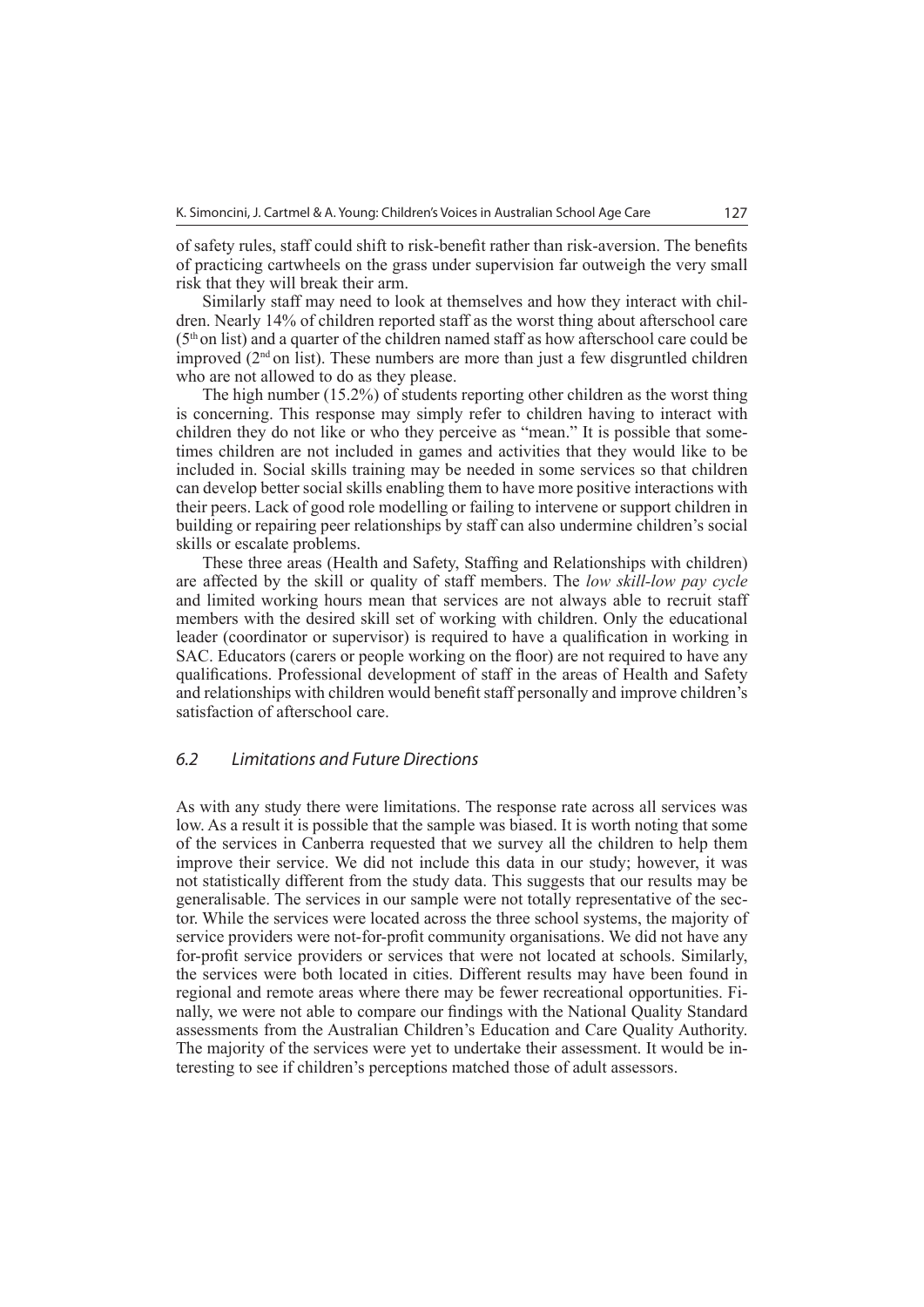Further research is required to explore whether our results are reflective of children's experiences and perceptions of SAC across Australia. The differences according to where children lived were somewhat unexpected and it would be interesting to discover whether further differences exist across other states and territories. Future studies should include services located in remote and regional centres, services located in very high and low socio-economic status areas and the full range of service providers including for-profit and child-care centres. Developmental outcomes of attending SAC also should be explored. Only two Australian studies have investigated developmental outcome of attending SAC. Given the large numbers of children attending SAC, comprehensive data should be available to parents and policy makers alike.

The hours after school are an important context for development and as such SAC should not be dismissed as a filler between school and home. The time children spend in SAC across the weeks, months and years contribute to their well-being and shape their physical, social, emotional and cognitive development. It is time for parents and community perceptions to shift. Rather than a service for parents that provides care for children in a safe environment, SAC should be viewed as an opportunity where children can develop and learn new skills and competences, establish and maintain relationships with peers and adults and generate a sense of belonging and well-being. SAC deserves that same status given to other forms of children's services such as early childhood education and care and school given how it contributes to children's holistic development. Children as stakeholders have pragmatic ideas how to enhance the quality of the experiences at afterschool. For services to further improve, it is important for them to engage with children and heed their insights.

#### References

- Arnold, V. (2002). *Times, they are a changin'? yes, and are they changin'!* Paper presented at the 2002 Queensland Children's Activities Network State Conference Brisbane, Queensland.
- Australian Bureau of Statistics (ABS) (2011). *Household Use of Information Technology*, Australia, 2010-11 – Cat 8146.0. Retrieved 18 December, 2013 from [http://www.abs.gov.](http://www.abs.gov) au/AUSSTATS/abs@.nsf/Latestproducts/8146.0Media%20Release12010-11?opendocument&tabname=Summary&prodno=8146.0&issue=2010-11&num=&view=
- Australian Bureau of Statistics (ABS) (2012). *Children's Participation in Cultural and Leisure Activities*, Australia, April 2012 – Cat 4901.0. Retrieved 16 December, 2013 from [http://www.abs.gov.au/ausstats/abs@.nsf/Latestproducts/4901.](http://www.abs.gov.au/ausstats/abs@.nsf/Latestproducts/4901) 0Main%20Features5Apr%202012?opendocument&tabname=Summary&prodno=4901.0&issue=Apr%202012&num=&view=
- Australian Bureau of Statistics (ABS) (2013). *Quick Stats*. Retrieved 15 Decem[ber, 2013 from http://www.abs.gov.au/websitedbs/censushome.nsf/home/quick](http://www.abs.gov.au/websitedbs/censushome.nsf/home/quick-stats?opendocument&navpos=220)stats?[opendocument&navpos=220](http://www.abs.gov.au/websitedbs/censushome.nsf/home/quick-stats?opendocument&navpos=220)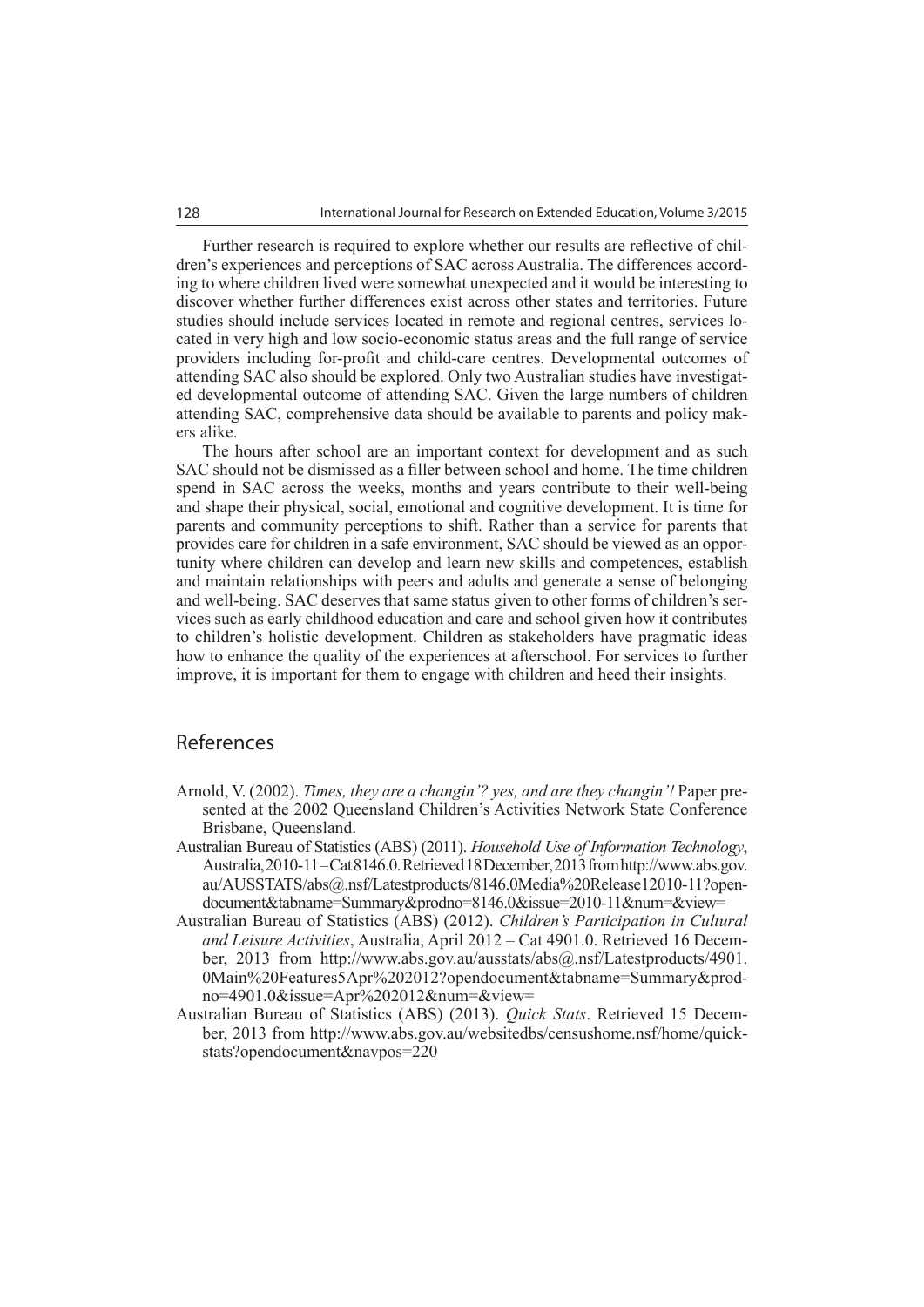- Australian Children's Education and Care Quality Authority (2014).*National Quality Framework*[. Retrieved 10 June, 2014 from http://acecqa.gov.au/national-qual](http://acecqa.gov.au/national-qual-ity-framework)ity[-framework](http://acecqa.gov.au/national-qual-ity-framework)
- Barker, J., F. Smith, V. Morrow, S. Weller, V. Hey, & J. Harwin (2003). *The Impact of Out-of-School Care: A Qualitative Study Examining the Views of Children, Parents and Playworkers*. DfES Research Report 447. London: The Stationery Office.
- Bell, K. (2013). *What is the experience of play for children in one school age care service?* Unpublished honours dissertation, Brisbane, Queensland: Griffith University.
- Brennan, D. (1994). *The politics of Australian child care: From philanthropy to feminism. Melbourne*, Australia: Cambridge University Press.
- Brennan, D. (1996). *Outside school hours care: a review of the Australian and international literature*: Prepared for the Department of Health and Human Services (unpublished).
- Brennan, D. (1999). Child care: Choice or charade. In L. Hancock (Ed.), *Women, public policy and the state* (pp. 85‒98). Melbourne, Australia: Macmillan.
- Bronfenbrenner, U. (1979). *The ecology of human development*. Cambridge, Massachusetts: Harvard University Press.
- Bronfenbrenner, U. (Ed.) (1995). *The bioecological model from a life course perspective: Reflections of a participant observer*. Washington, DC: American Psychological Association.
- Cartmel, J. (2007). *Outside school hours care and schools*. (Doctoral Dissertation). Faculty of Education, Queensland University of Technology. Retrieved from [http://eprints.qut.edu.au/17810/1/Jennifer\\_Cartmel\\_Thesis.pdf](http://eprints.qut.edu.au/17810/1/Jennifer_Cartmel_Thesis.pdf)
- Cartmel, J., & Grieshaber, S. (2014). Communicating for quality in school age care services. Australasian Journal of Early Childhood, 39(3), 23-28.
- Cohen, J. (1988). *Statistical power analysis for the behavioral sciences* (2nd ed.). Hillsdale, NJ: Erlbaum.
- Creswell, J. (2009). *Research design: Qualitative, quantitative and mixed method approaches* (3rd ed.). Thousand Oakes, CA: Sage Publications.
- Department of Education, Employment and Workplace Relations (DEEWR). (2011). *My Time Our Place: Framework for School Age Care in Australia*. Canberra.
- Department of Education, Employment and Workplace Relations (DEEWR). (2013). *Child care update*. August 2013. Retrieved from <http://www.mychild.gov.au/> pages/ResourcesReports.aspx
- Department of Education, Training and Employment, Queensland. (2014). *P-12 curriculum, assessment and reporting framework: Recommended curriculum time allocations for Queensland state schools 2014–2016*. Retrieved 2 January, 2014 [from http://education.qld.gov.au/curriculum/framework/p-12/docs/time-alloca](http://education.qld.gov.au/curriculum/framework/p-12/docs/time-alloca-tions.pdf)tions[.pdf](http://education.qld.gov.au/curriculum/framework/p-12/docs/time-alloca-tions.pdf)
- Department of Family and Community Services (FaCS) (2005). *Evaluation of the Outside school hours care quality assurance training project*. Canberra: Australian Government.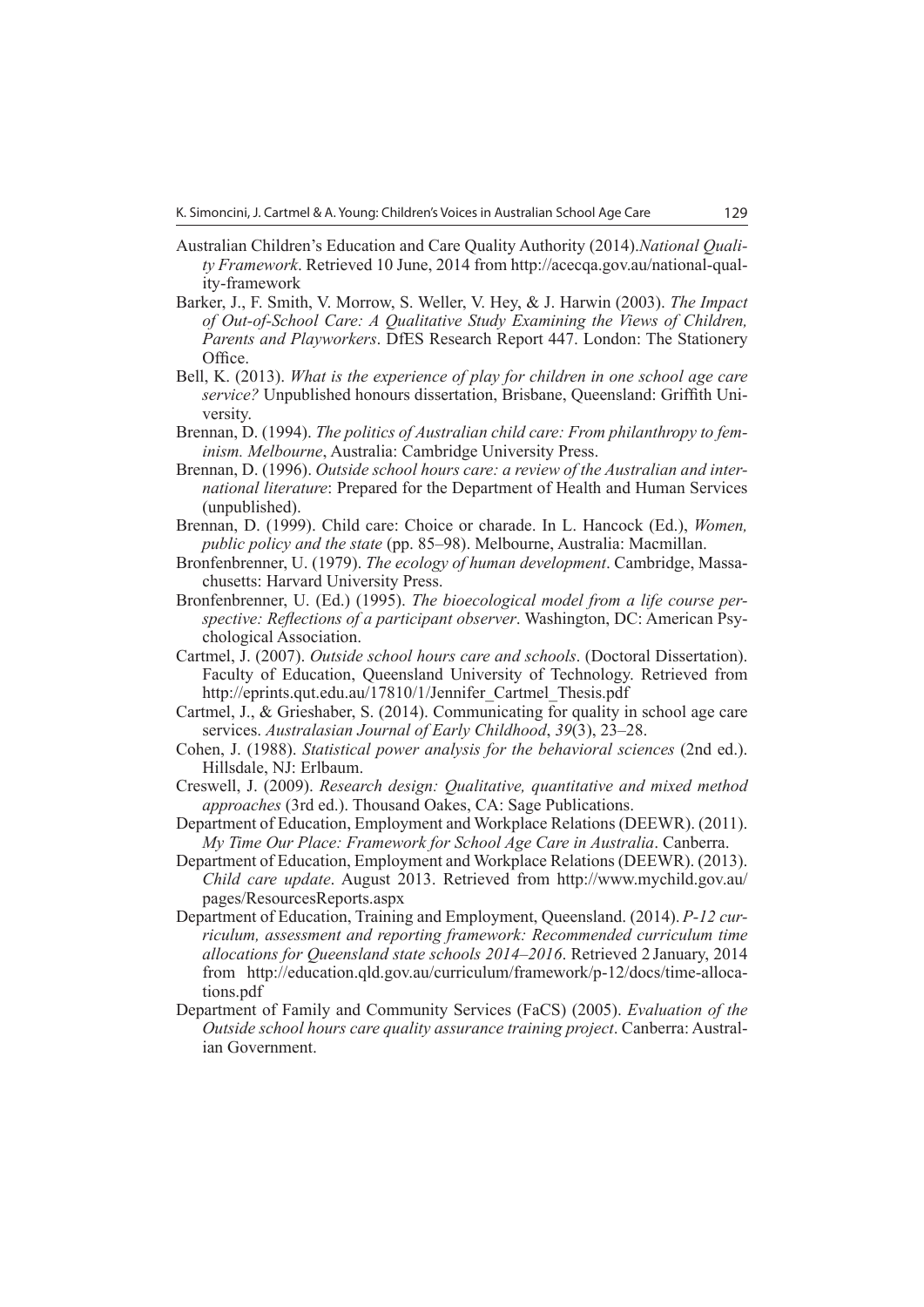- Department of Health & Family Services (1997). *Key findings on the national school age care pilot and research program*. Canberra: Australian Government Publishing.
- Dunn, J., Cutting, A. L., & Fisher, N. (2002). Old friends, new friends: predictors of children's perspective on their friends at school. *Child Development*, *73*(2),  $621 - 635$ .
- Elliot, A. (1998). Care programs for school age children in Australia. *Childhood Education*, *74*(6), 387–392.
- Fereday, J., & Muir-Cochrane, E. (2006). Demonstrating rigor using thematic analysis: A hybrid approach of inductive and deductive coding and theme development. *International Journal of Qualitative Methods,* 5(1), 80–92.
- Finlason, J. (2004). *The Network: When dreams become reality*. Sydney, NSW: Network of Community Activities.
- Gammage, P. (2003). *Outside school hours care: Does it matter?* Paper presented at the Our Children the Future, Early Childhood Conference  $3 -$  School Age Care Symposium. Retrieved May 4 2004 from <http://www.octf.sa.edu.au/> octf/a8\_publish/modules/publish/content.asp?id=12346&navgrp=141, Adelaide Convention Centre.
- Ginsburg, K. R. (2007). The Importance of Play in Promoting Healthy Child Development and Maintaining Strong Parent-Child Bonds. *Pediatrics*, *119*(1), 182‒191.
- Hand. K., & Baxter, J. A. (2013). Maternal employment and the care of school-aged children. *Australian Journal of Labour Economics*, *16*(3), 329‒349.
- Lester, S., & Russell, W. (2008). *Play for a change: Play, policy and practice, a review of contemporary perspectives.* UK: Gloucester University.
- MacNaughton, G., Smith, K., & Davis, K. (2007). Researching with children: The challenges and possibilities for building "child friendly" research. In A. Hatch (Ed.), *Early childhood qualitative research* (pp. 67–184). New York, NY: Routledge.
- Mahoney, J. L., Parente, M. E., & Zigler, E. F. (2010). After-school program participation and children's development. Invited chapter to appear in J. Meece & J. S. Eccles (Eds.), *Handbook of research on schools, schooling, and human development* (pp. 379–397). New York, NY: Routledge.
- Mahoney, J. L., Vandell, D. L., Simpkins, S. D., & Zarrett, N. R. (2009). Adolescent out-of-school activities. In R. M. Lerner & L. Steinberg (Eds.), *Handbook of adolescent psychology: Contextual influences on adolescent development* (3rd ed., Vol. 2, pp. 228–267). Hoboken, NJ: Wiley.
- Moyle, H., Meyer, P., & Evans, A. (1996). *Outside school hours care services in Australia*[. Retrieved 20 October 2007, from http://www.aihw.gov.au/publica](http://www.aihw.gov.au/publica-tions/index.cfm/title/190)tions/[index.cfm/title/190](http://www.aihw.gov.au/publica-tions/index.cfm/title/190)
- Mullan, K. (2012). School's out ‒ After-school's. In: *Children's after-school care arrangements and activities. The Longitudinal Study of Australian Children Annual statistical report 2012*. Melbourne: Australian Institute of Family Studies
- Newcomb, A. F., & Bagwell, C. L. (1996). The developmental significance of children's friendship relations. In W. M. Bukowski, A. F. Newcomb & W. W. Hart-